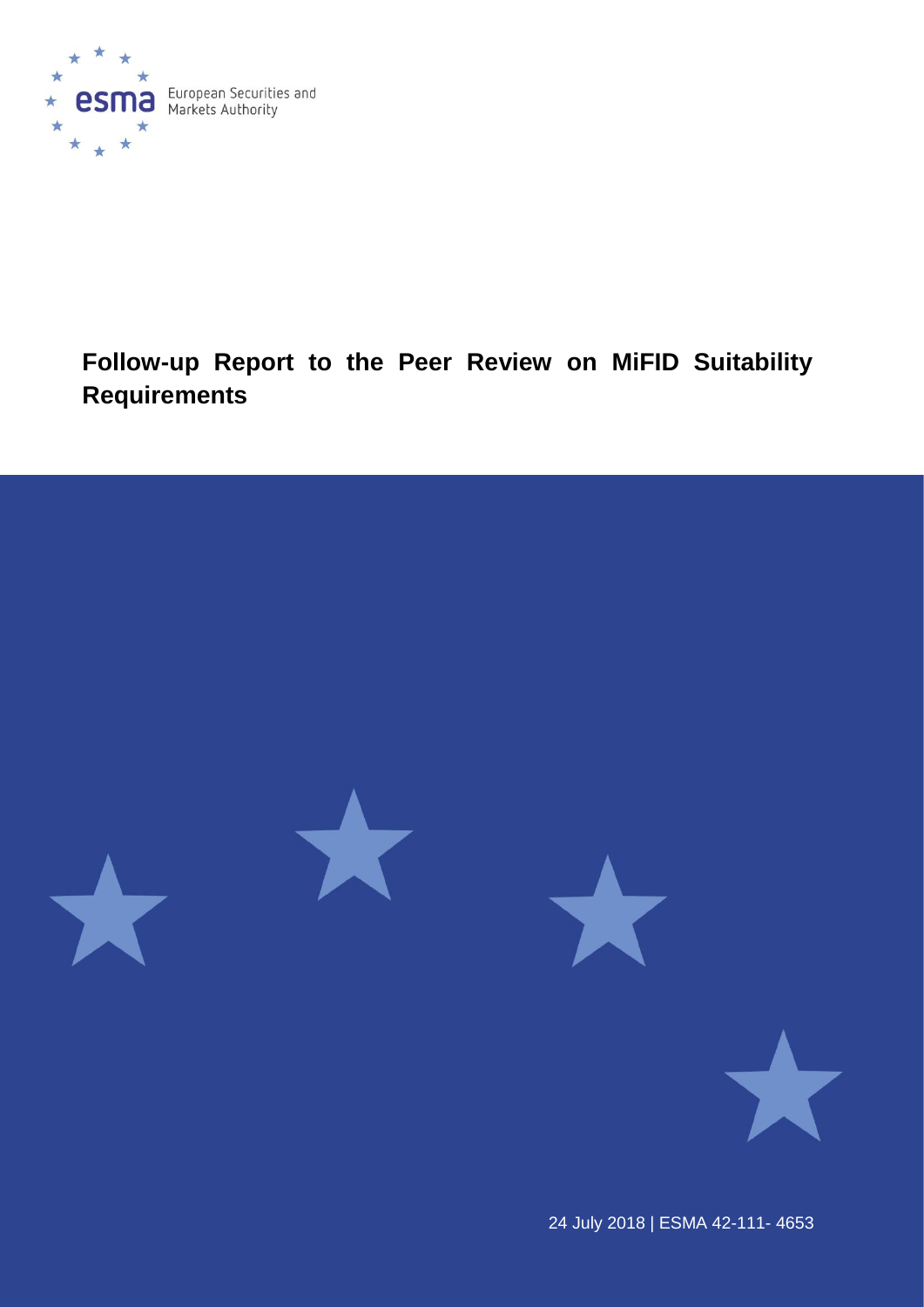

| 1 |      |  |  |  |
|---|------|--|--|--|
| 2 |      |  |  |  |
| 3 |      |  |  |  |
| 4 |      |  |  |  |
| 5 |      |  |  |  |
|   | 5.1  |  |  |  |
|   | 5.2  |  |  |  |
|   | 5.3  |  |  |  |
|   | 5.4  |  |  |  |
|   | 5.5  |  |  |  |
|   | 5.6  |  |  |  |
|   | 5.7  |  |  |  |
|   | 5.8  |  |  |  |
|   | 5.9  |  |  |  |
|   | 5.10 |  |  |  |
| 6 |      |  |  |  |
|   | 7.   |  |  |  |
|   |      |  |  |  |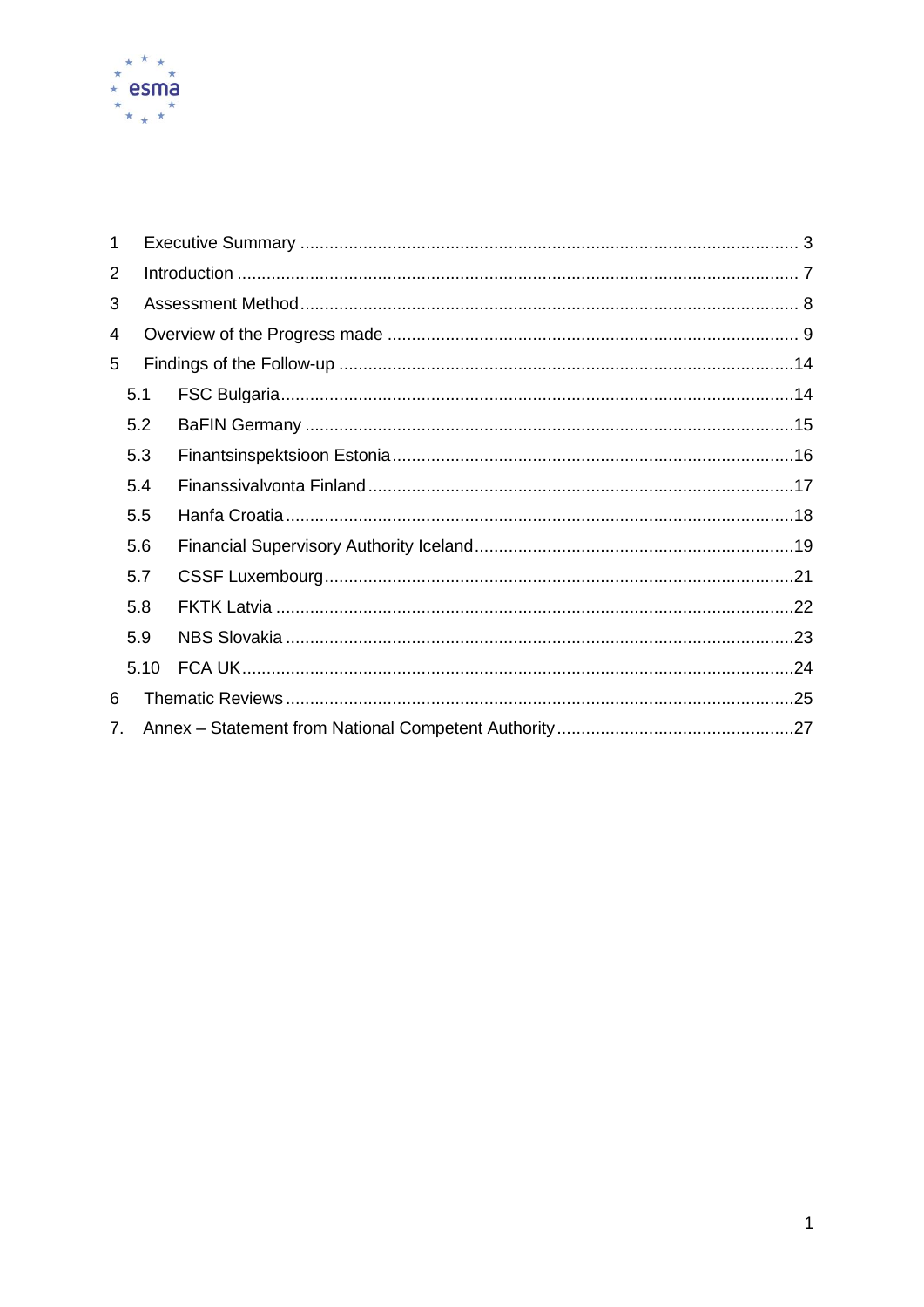

#### **Acronyms used**

MiFID – Directive on markets in financial instruments (Directive 2004/39/EC)

MiFID2/MiFIR - Directive on markets in financial instruments (Directive 2014/65/EU, repealing Directive 2004/39/EC) and the Regulation on markets in financial instruments (MiFIR, Regulation 600/2014)

NCA – National Competent Authority

### **Table with the 16 NCAs involved in the follow-up**

| <b>BG</b> | <b>Financial Supervision Commission</b>                | <b>FSC</b>     |
|-----------|--------------------------------------------------------|----------------|
| <b>CY</b> | Securities<br>Cyprus<br>and<br>Exchanges<br>Commission | <b>CySEC</b>   |
| CZ        | <b>Czech National Bank</b>                             | <b>CNB</b>     |
| <b>DE</b> | Bundesanstalt für<br>Finanzdienstleistungsaufsicht     | <b>BaFIN</b>   |
| <b>EE</b> | <b>Estonian Financial Supervision Authority</b>        | <b>EFSA</b>    |
| <b>EL</b> | Hellenic Capital Market Commission                     | <b>HCMC</b>    |
| FI.       | <b>Financial Supervisory Authority</b>                 | <b>FIN-FSA</b> |
| HR        | Croatian Financial Services Supervisory<br>Agency      | <b>HANFA</b>   |
| <b>HU</b> | Magyar Nemzeti Bank                                    | <b>MNB</b>     |
| IE.       | <b>Central Bank of Ireland</b>                         | <b>CBol</b>    |
| IS        | Fjármálaeftirlitið                                     | <b>FME</b>     |
| LU        | Commission de Surveillance du Secteur<br>Financier     | <b>CSSF</b>    |
| LV        | Finanšu un kapitāla tirgus komisija                    | <b>FKTK</b>    |
| <b>MT</b> | <b>Malta Financial Services Authority</b>              | <b>MFSA</b>    |
| <b>SK</b> | National Bank of Slovakia                              | <b>NBS</b>     |
| <b>UK</b> | <b>Financial Conduct Authority</b>                     | <b>FCA</b>     |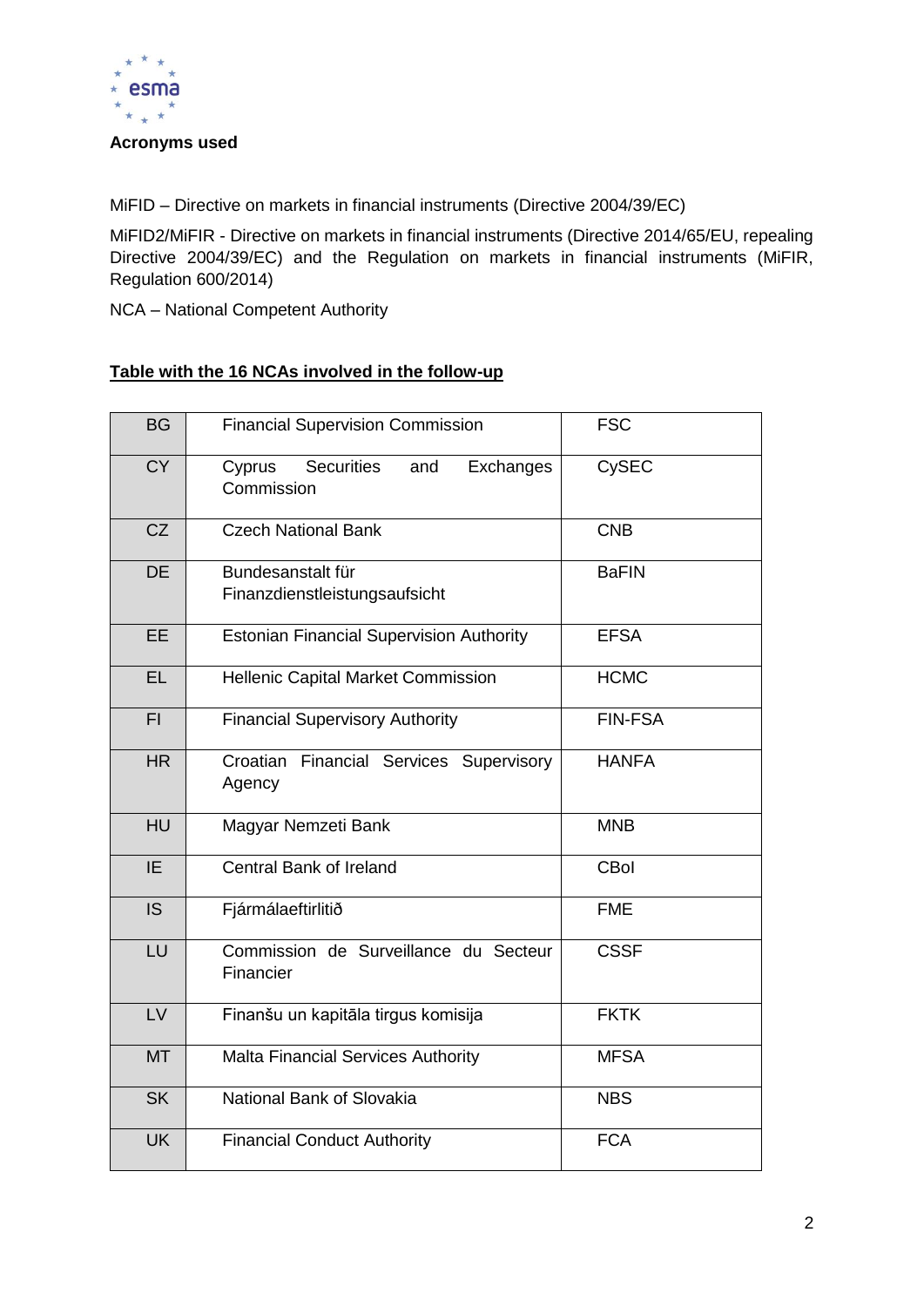

# <span id="page-3-0"></span>**1 Executive Summary**

- 1. This report provides an update on the actions National Competent Authorities (NCAs) have undertaken further to the 2016 peer review report ("Report") on compliance with the MiFID suitability requirements (ESMA/2016/584)<sup>1</sup>.
- 2. MiFID requires investment firms to assess the suitability of investment services and financial instruments, taking into account clients' profiles, when providing investment advice or portfolio management. The requirements form a key element of the MiFID investor protection requirements and apply to both retail and professional clients. Investment firms' compliance with the MiFID suitability requirements is paramount to the overall protection of investors. Therefore, it is important that NCAs are effectively overseeing and enforcing the conduct of firms and therefore converging around the key aspects of the MiFID suitability provisions.
- 3. Peer reviews are an important part of ESMA's regulatory toolkit. The objective of any peer review is to assess the degree of convergence within an existing supervisory framework and suggest actions for NCAs to take where more convergence is required. Follow-ups aim to monitor developments and provide an update on how NCA's have taken on board ESMA's findings.

### 2016 Peer Review

-

- 4. The 2016 Report found that amongst NCAs there was generally a good understanding of the types of distribution methods used in their jurisdictions with most able to identify the most common distribution method (predominantly faceto-face advice); and regularly review the distribution methods and business models of the investment firms operating in their jurisdictions.
- 5. The Report also found consistent and good theoretical understanding of where the boundary between investment advice and information lies and therefore when the suitability requirements apply. Furthermore, many NCAs appeared to have carried out some general work to clarify the boundary between information and advice, although much of this work seems to be in the form of publication of ESMA material without an additional interaction with stakeholders to ascertain the effective understanding of the situations where advice is provided.
- 6. The 2016 Report found that the majority of NCAs adopt a "holistic" approach to supervision, meaning that they typically supervise compliance with respect to the suitability requirements as part of their general supervision of firms' compliance with conduct rules. The peer review also found that as regards specific supervisory activities on suitability, limited work had been undertaken by NCAs in verifying whether clients receive or have the perception of receiving investment

<sup>1</sup> [https://www.esma.europa.eu/sites/default/files/library/2016-584\\_suitability\\_peer\\_review\\_-\\_final\\_report.pdf](https://www.esma.europa.eu/sites/default/files/library/2016-584_suitability_peer_review_-_final_report.pdf)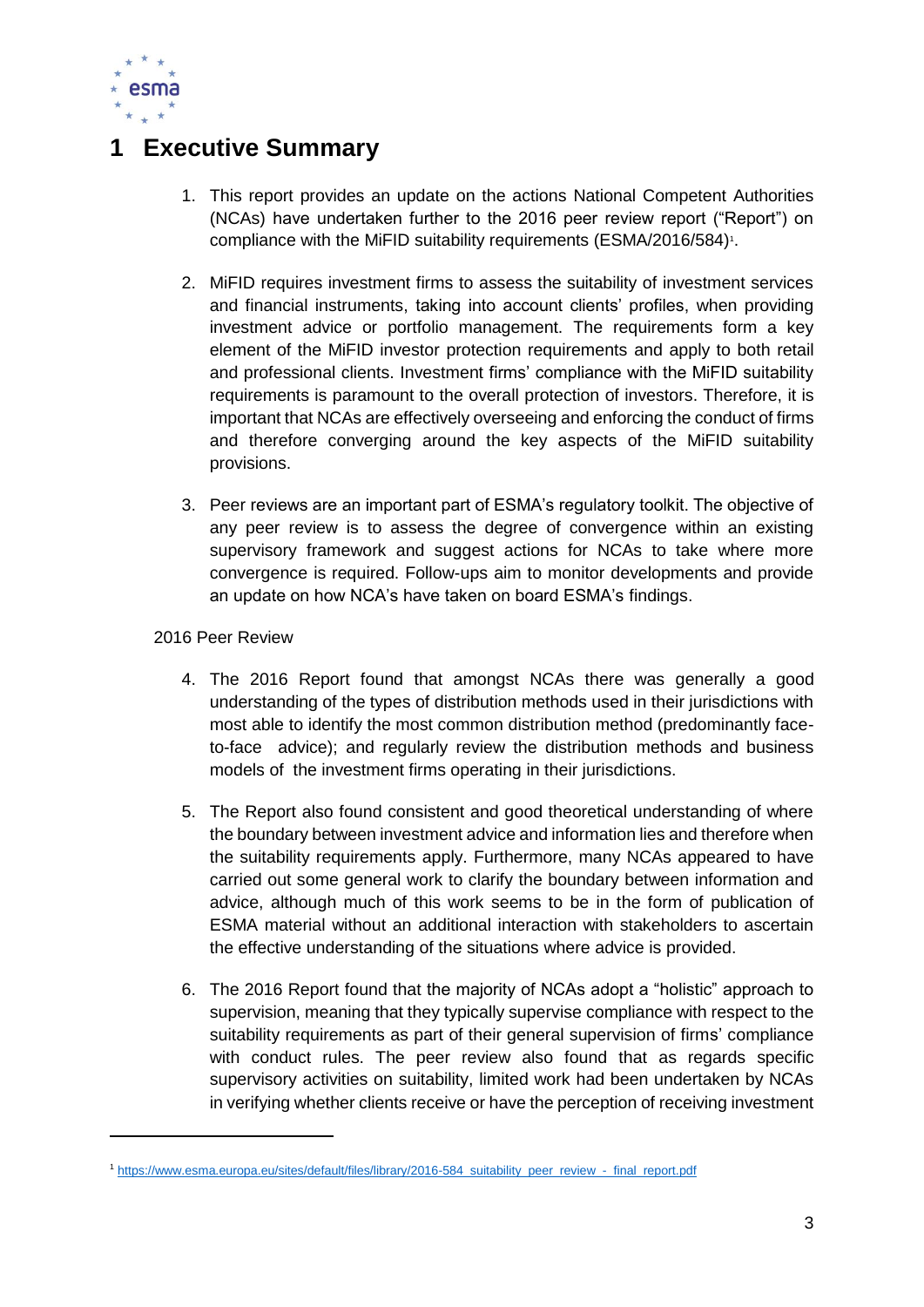

advice. <sup>2</sup> The Report also made findings in its assessment of the level and nature of enforcement activity, identifying divergent practices across the NCAs.

- 7. In particular, the peer review identified findings, with different level of criticality, for 10 NCAs (BG, DE, EE, FI, HR, IS, LU, LV, SK, UK) in the application of the MiFID Suitability Guidelines<sup>3</sup>. The reasons for follow-up outlined in the Report are as follows:
	- A. Insufficient supervision of the suitability requirements during the review period<sup>4</sup>
	- B. Insufficient information on whether firms operating on a branch basis (where the NCA is the host supervisor) and on freedom to provide services (where the  $NCA$  is the home authority) were providing investment advice<sup>5</sup>
	- C. Insufficient overview of the distribution models in the NCAs jurisdiction during the review period $6$
	- D. No enforcement activity during the review period<sup>7</sup>
	- E. One NCA did not formally comply with the Guidelines on certain aspects of the MiFID suitability requirements.<sup>8</sup>
- 8. Separately, the Report and its Annex emphasised the lack of thematic reviews on suitability in particular, stating that eleven, i.e. one third of the NCAs (BG, CY, CZ, EL, HR, HU, IE, IS, MT, LU, LV) had not made use of a thematic review covering suitability related issues.<sup>9</sup> As the report highlighted that many NCAs did not have proactive and focused supervisory approaches regarding suitability requirements, the issue of thematic reviews was also followed up in light of the Report's assertions that the lack thereof did not allow NCAs to identify potentially significant issues in relation to suitability.
- 9. This particular issue is to be addressed separately. ESMA considers that NCAs may differ in the ways in which they conduct supervision of firms within their jurisdiction; however, it remains important that NCAs effectively oversee and enforce the conduct of firms, in compliance with Union law, and that this leads to similar supervisory outcomes. An update on NCAs' approaches as regards to thematic reviews will therefore be provided separately, at the end of the Followup Report at Section 6.

Follow-Up

-

<sup>2</sup> Please refer in particular to Paragraph 7 of the Report

<sup>3</sup> ESMA/2012/387.

<sup>4</sup> Please refer in particular to Paragraph 62 of the Report <sup>5</sup> Please refer in particular to Paragraph 33 of the Report

<sup>&</sup>lt;sup>6</sup> Please refer in particular to Paragraph 34 of the Report

<sup>7</sup> Please refer in particular to Paragraph 77 of the Report

<sup>8</sup> Please refer in particular to Paragraph 63 of the Report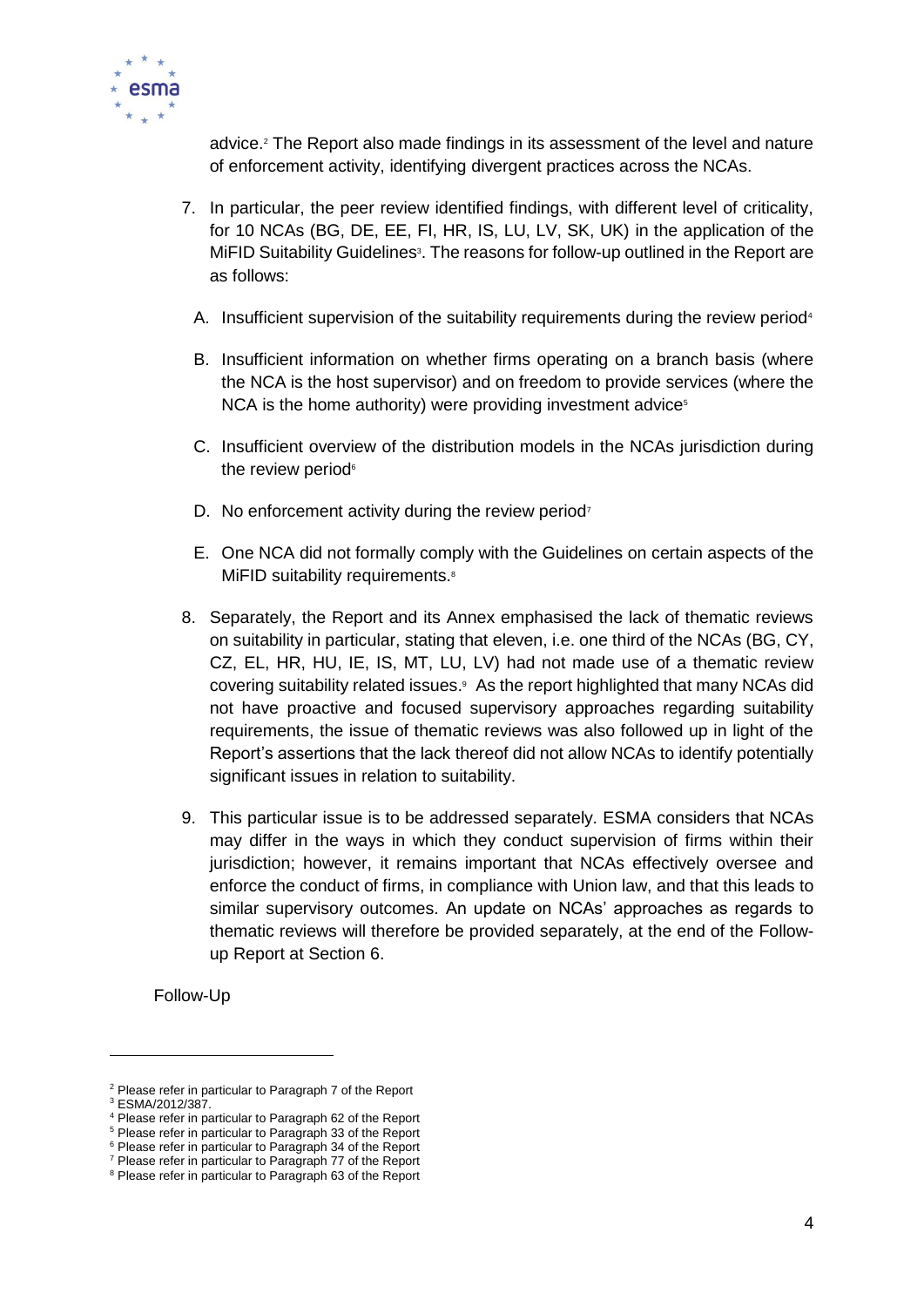

- 10. The follow-up work was launched in December 2017 through letters by ESMA's Chair addressed to those NCAs for which findings have been identified in the 2016 Report.
- 11. The Follow-Up Report identifies that to various degrees NCAs have made improvements in how they supervise the suitability requirements. It would appear that NCAs are more attentive and proactive in their supervision of the requirements. This approach identified itself through the use of on-site and offsite inspections that also incorporated the general MiFID2/MiFIR supervisory approach of NCAs.

### Findings

- 12. NCAs informed ESMA that they have taken action that should allow for a more effective supervision of certain aspects of the suitability requirements. Compared to the original peer review many NCAs were able to show some improvements, whilst some NCAs were able to show more tailored supervisory actions regarding suitability requirements. There has been at least partial progress in most cases.
- 13. The NCAs that lacked information on whether firms operate on a branch basis (where the NCA is the host supervisor) or on a freedom to provide services basis (where the NCA is the home authority) (DE, UK) made improvements to their supervisory model on this, rather technical, issue.
- 14. One NCA (IS) has yet to incorporate MiFID II into its national regulatory framework but has stated that it intends to do so and comply with its requirements.
- 15. Two NCAs (IS, LU) were found to have an insufficient overview of the distribution models used by firms in their jurisdictions during the review period. However, some progress has been made by only one NCA, LU in addressing those deficiencies identified by the peer review.
- 16. Regarding the levels of enforcement action during the review period, the findings from the follow-up were mixed. Three of the NCAs identified in the original peer review as being deficient in this particular area have taken effective measures and made progress through imposing pecuniary and/or non-pecuniary sanctions such as temporary prohibition of activity (HR, FI, LV) on investment firms. For these authorities, the deficiency is considered as addressed as they have made at least one enforcement action since the peer review. Four other NCAs showed some partial progress through taking strong supervisory actions such as conducting on-site visits and following up on findings so as to make sure that firms are compliant with the suitability rules (BG, EE, IS, SK).
- 17. Those four NCAs that were asked to provide follow-up on actions taken to improve their supervision on suitability requirements (BG, EE, HR, IS) undertook thematic work and/or on-site inspections mostly as a way of preparation to the entry into application of the MiFID2/MiFIR requirements. NCAs continue to point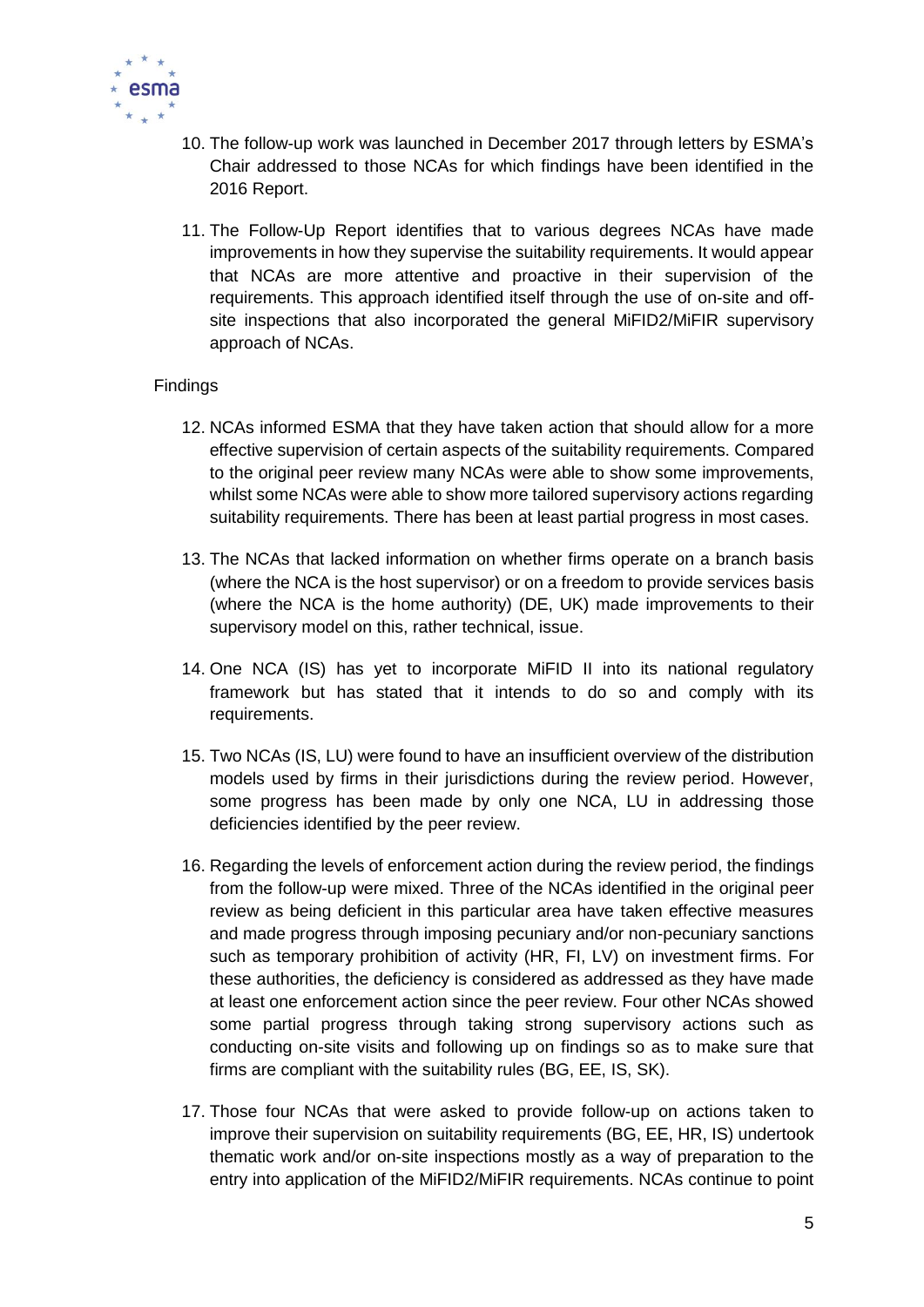

to the fact that assessing suitability is not done on a standalone basis but as part of an overall approach to risk based supervision or taking in consideration the number and types of firms with large number of clients or assets under management or the level of consumer complaints. For some of these four NCAs the question remains on how far the supervision of suitability requirements has become part of the NCA's *regular* supervisory approach going forward.

18. In addition, ESMA asked those eleven NCAs that had not made use of a thematic review covering suitability related issues during the 2016 peer review assessment period whether a review had been conducted since then, and if so, what the outcome was.<sup>10</sup> As indicated in the Report, the use of a thematic review can be an important tool in the effective oversight and enforcement of the conduct of firms around the aspects of the MiFID suitability provisions. Responses indicate that out of 11 NCAs two (HR, IE) have already conducted a thematic review, others undertook thematic on-site inspections with sometimes having a broader focus than the application of suitability requirements (BG, CY, EL, HU, IS, LU, LV, MT) and one NCA is planning to do so (CZ).

## *Conclusions*

- 19. In conclusion, MiFID2/MiFIR remains one of the priority areas for ESMA's supervisory convergence work programme. ESMA reiterates the importance of continued and meaningful supervisory efforts to reach a high level of compliance with MiFID suitability requirements, as only regular and pro-active supervision can ensure the proper application of Union Law.
- 20. ESMA is committed to continue fostering supervisory dialogue within different fora on the application of the rules and trust that all NCAs will make or continue to make every effort to comply fully with the suitability requirements enshrined in MiFID and its recast version MiFID2-MiFIR.
- 21. Finally, ESMA notes that on 28 May 2018 it published Guidelines on certain aspects of the MiFID2 suitability requirements<sup>11</sup>. These Guidelines serve as an update to the 2012 Guidelines issued under MiFID1 and, in particular, reflect the evolution of the legislative framework and take into considerations elements such as (i) the results of supervisory activities by NCAs; (ii) the outcome of studies in the area of behavioural finance; and (iii) recent technological developments of the advisory market (for example the development of the so called 'robo-advice).

-

<sup>&</sup>lt;sup>10</sup> Please refer in particular to Paragraph 64 of the Report and Paragraph 180 of the Annex

<sup>11</sup> ESMA35-43-869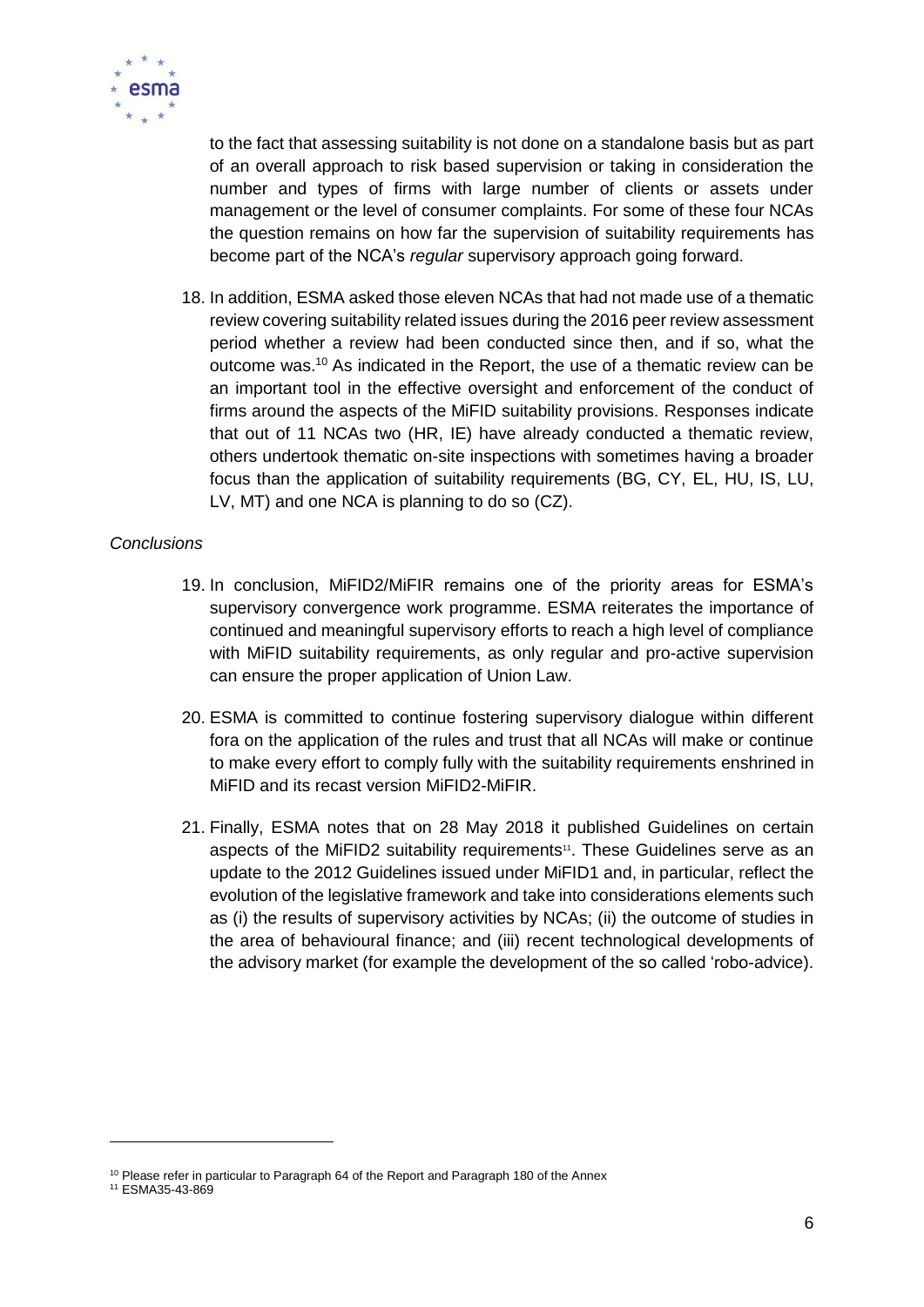

1

# <span id="page-7-0"></span>**2 Introduction**

- 22. This Follow-up Report focuses on the actions selected NCAs have taken further to the 2016 Peer Review Report on the MiFID Suitability Requirements (ESMA/2016/584) that were found insufficiently applying certain criteria established for the peer review, in the review period fixed for 1<sup>st</sup> January 2013 – 31<sup>st</sup> December 2014. All ESMA Members and Observers contributed to the peer review which allowed a first assessment on how EEA NCAs approach the supervision of firms to ensure compliance with the MiFID suitability requirements when investment advice is provided with respect to retail clients. The work was also intended to identify areas that could benefit from greater supervisory convergence. The value of the 2016 Report was increased by the fact that a number of authorities were visited onsite (BE, BG, ES, FI, FR, HR, UK), four of which are subject to this Follow-up Report (BG, FI, HR, UK).
- 23. Adherence to suitability requirements is deemed especially important in the light of serious concerns arising from aggressive marketing techniques used by certain investment firms offering complex financial product to retail investors through on-line services: this particular issue has been addressed separately via product intervention measures adopted in May 2018. These measures focus on the offer of CFDs and binary options to retail clients; further to the restrictions introduced, supervisors should remain vigilant to avoid similar techniques are applied to sell other complex products to retail clients.
- 24. In the past, ESMA has undertaken follow-up peer reviews on the Peer Review on Supervisory Practices against Market Abuse, on the Peer Review on the Money Market Funds Guidelines.
- 25. In the run-up to the entry into application of MiFID2/MiFIR, checks on progress made by NCAs in following recommendations of earlier peer reviews on MiFID were undertaken in the more expedient form of follow-up letters from ESMA Chair, as foreseen in the Review Panel Methodology. ESMA Chair followed-up on the Peer Reviews relating to the MiFID Best Execution (2016) and Fair, clear and not misleading information conduct of business requirements (2017). Following this same approach, the ESMA Chair sent letters on 21 December 2017 to 16 NCAs (BG, CY, CZ, DE, EE, EL, FI, HU, HR, IE, IS, LU, LV, MT, SK, UK) asking to update ESMA on any follow-up undertaken to address the findings from the 2016 Report.<sup>12</sup> The ESMA Chair received responses from all 16 NCAs to which letters had been sent.

<sup>&</sup>lt;sup>12</sup> ESMA Chair asked NCAs both to update him in relation to the findings on the application of the MiFID Suitability Guidelines (10 NCAs: BG, DE, EE, FI, HR, IS, LU, LV, SK, UK) and on the question of thematic reviews (11 NCAs: BG, CY, CZ, EL, HR, HU, IE, IS, MT, LU, LV).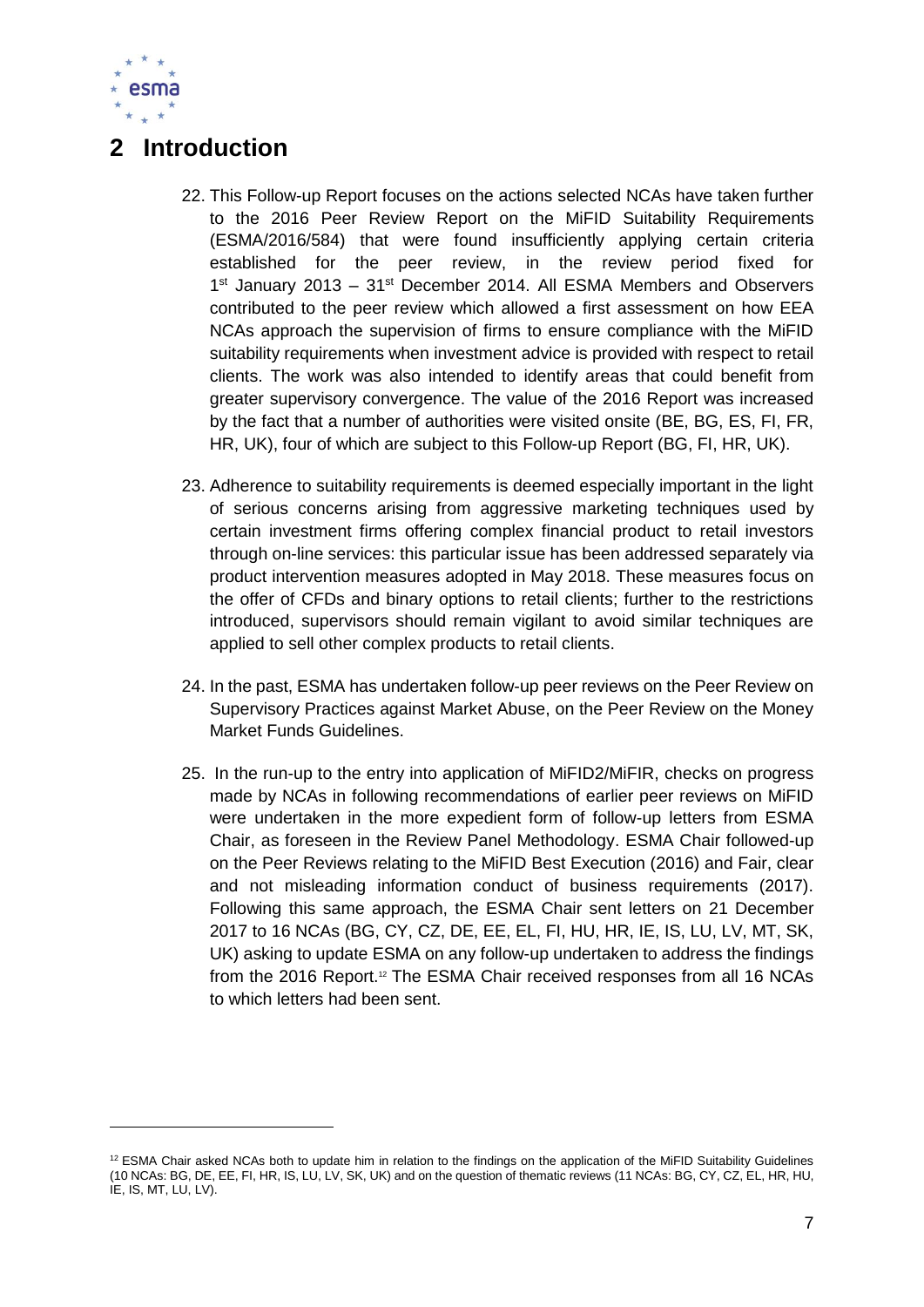

# <span id="page-8-0"></span>**3 Assessment Method**

- 26. The assessment remains within the assessment framework set by the original peer review and has been a pure desk-based information gathering exercise which sought to determine progress in addressing the deficiencies identified in the 2016 peer review.
- 27. To recall, the findings of the 2016 peer review were organised around the Key Issues identified at Paragraph 4 of this Report, and set out in the table below:

| A | Supervision of the suitability requirements during the review period                                                                                                                                           |  |
|---|----------------------------------------------------------------------------------------------------------------------------------------------------------------------------------------------------------------|--|
| B | Information on whether firms operating on a branch basis (where the CA is the host<br>supervisor) and on freedom to provide services (where the CA is the home authority)<br>were providing investment advice. |  |
| С | Overview of the distribution models in the NCAs jurisdiction during the review period                                                                                                                          |  |
| D | Enforcement activity during the review period                                                                                                                                                                  |  |
| Е | Formal compliance with the Guidelines on certain aspects of the MiFID suitability<br>requirements                                                                                                              |  |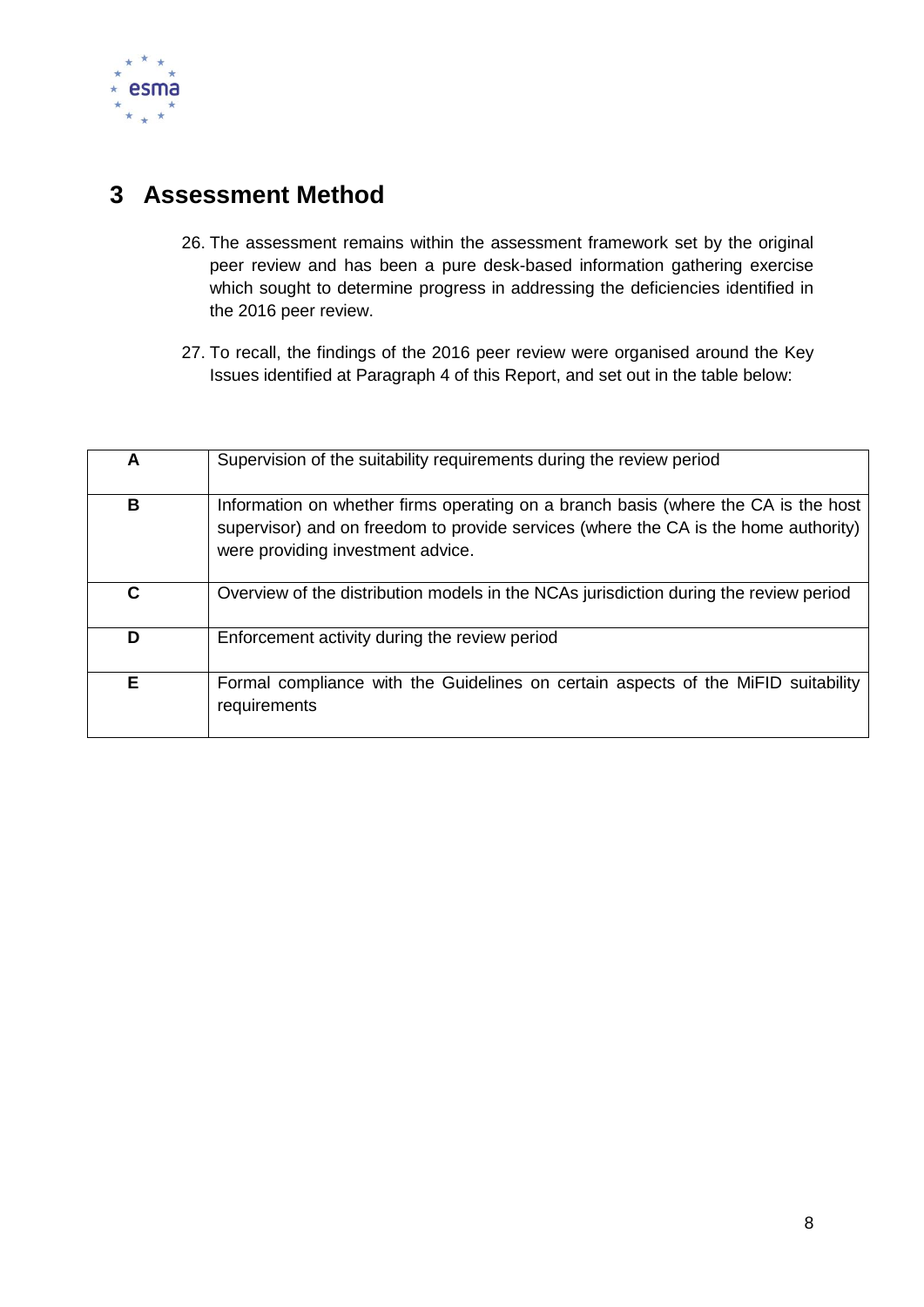

# <span id="page-9-0"></span>**4 Overview of the Progress made**

- 28. The following chart is intended to provide an overview of the progress made by 10 NCAs (BG, DE, EE, FI, HR, IS, LU, LV, SK, UK), as described later on in this section. Progress by NCAs on thematic work has not been assessed, but an update of NCAs' actions in this field is provided separately at section 6.
- 29. The subsequent graph and summary table sets out in further detail the items for which each of the 10 NCAs has been followed up.

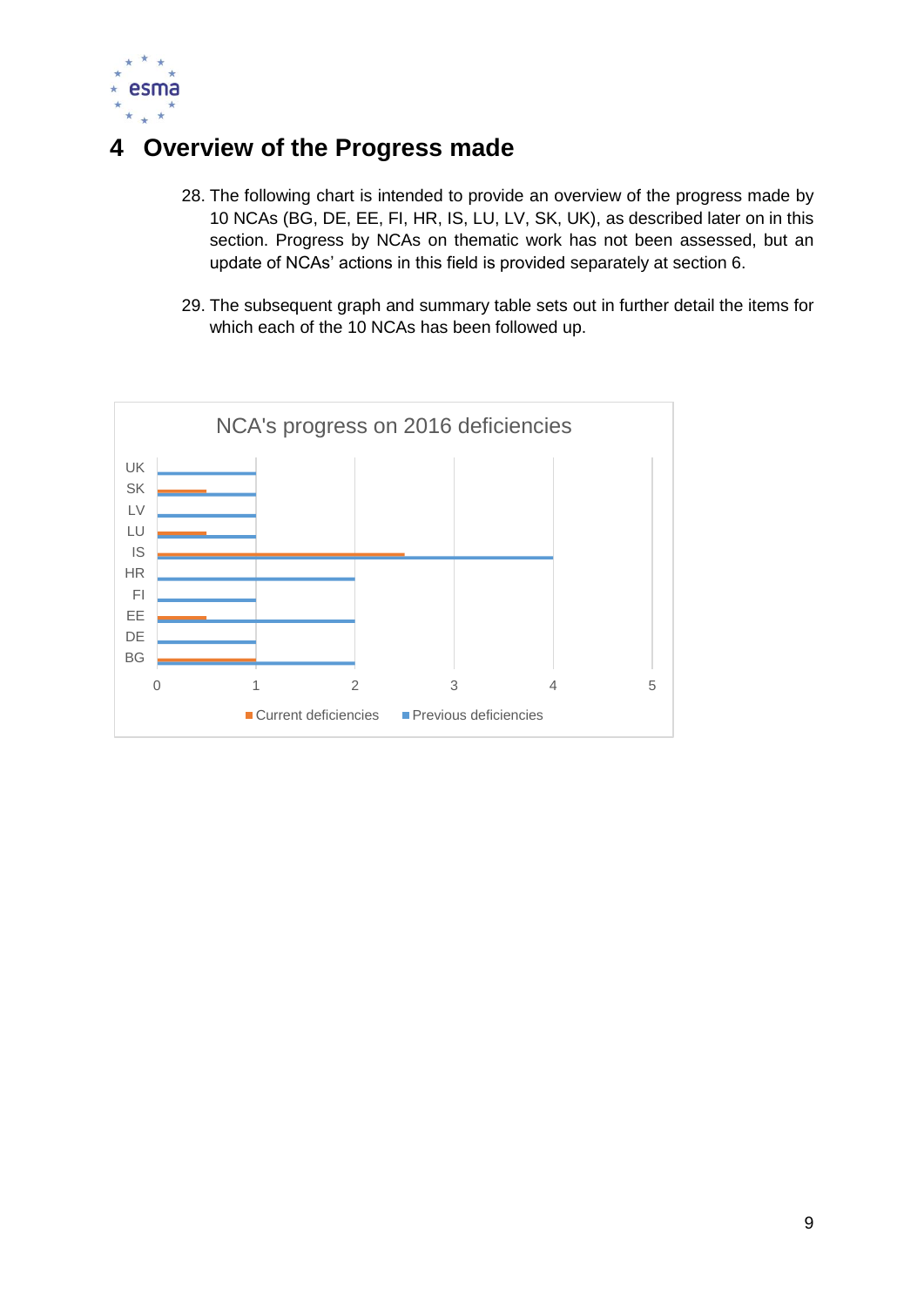

30. The table below provides an overview of the conclusions reached per NCA in the context of the follow-up work.

| <b>NCA</b> | Findings of the 2016 peer review                                                                                                                                                                                                                       | Findings of the follow-up | <b>Conclusions of the follow-up</b>                                                                                                                                                                                                                                                                                                                                                                                                                                                                                                                                                            |
|------------|--------------------------------------------------------------------------------------------------------------------------------------------------------------------------------------------------------------------------------------------------------|---------------------------|------------------------------------------------------------------------------------------------------------------------------------------------------------------------------------------------------------------------------------------------------------------------------------------------------------------------------------------------------------------------------------------------------------------------------------------------------------------------------------------------------------------------------------------------------------------------------------------------|
| <b>BG</b>  | A. Insufficient supervision of the suitability<br>requirements during the review period; and                                                                                                                                                           | A. Partial progress made. | A. Partial progress has been made on deficiency. The FSC in 2016 introduced<br>a new methodology for on-site inspections to assess conduct of business risks,<br>which includes a dedicated section to assess firms against the suitability<br>requirements. The FSC has undertaken five on-site inspections to assess<br>firms' compliance with the suitability requirements. However, none of the five<br>firms are reported to provide investment advice to clients. ESMA encourages<br>FSC to further inquire into how suitability requirements are followed by other<br>investment firms. |
|            | D. No enforcement activity during the review<br>period                                                                                                                                                                                                 | D. Partial progress made. | D. Partial progress has been made. The FSC has not launched any<br>enforcement activity per se, but undertook five on-site inspections.                                                                                                                                                                                                                                                                                                                                                                                                                                                        |
| DE         | B. Insufficient provision of information on<br>whether firms operating on a branch basis<br>(where the NCA is the host supervisor) and<br>on freedom to provide services (where the<br>NCA is the home authority) were providing<br>investment advice. | B. Progress made.         | B. BaFIN is currently implementing an IT-Tool to have at hand consolidated<br>figures on the number of firms operating on a branch basis as well as on the<br>number of firms that have notified to provide investment advice in Germany<br>under freedom to provide services. The IT-Tool is expected to be implemented<br>in Q4 2018.                                                                                                                                                                                                                                                        |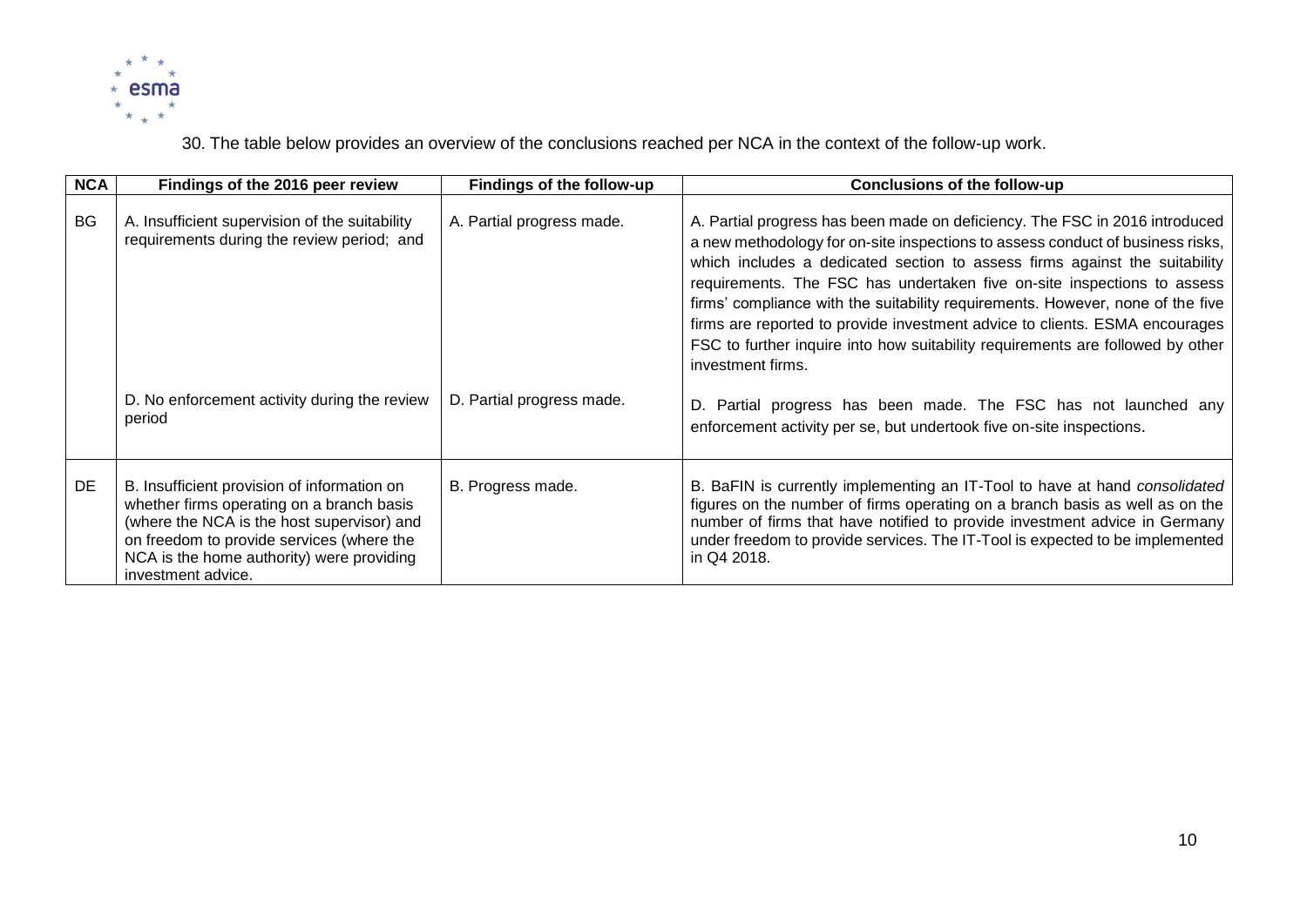

| <b>NCA</b> | Findings of the 2016 peer review                                                                                                                       | Findings of the follow-up                            | <b>Conclusions of the follow-up</b>                                                                                                                                                                                                                                                                                                                                                                                                                                                                                                                                                                                                                    |
|------------|--------------------------------------------------------------------------------------------------------------------------------------------------------|------------------------------------------------------|--------------------------------------------------------------------------------------------------------------------------------------------------------------------------------------------------------------------------------------------------------------------------------------------------------------------------------------------------------------------------------------------------------------------------------------------------------------------------------------------------------------------------------------------------------------------------------------------------------------------------------------------------------|
| <b>EE</b>  | A. Insufficient supervision of the suitability<br>requirements during the review period; and<br>D. No enforcement activity during the review<br>period | A. Deficiency addressed.<br>D. Partial progress made | A. Finantsinspektsioon conducted several on-site inspections asking firms to<br>describe/simulate sales process of the investment products to gauge how well<br>firms explain the products and risk to investors. EFSA conducted off site<br>inspections to monitor compliance as a part of its general supervisory<br>approach. Action was taken to make sure firms recommend only suitable<br>investment products.<br>D. EFSA has not demonstrated enforcement activity per se but requested<br>activity plans from firms found to be non-compliant, on which the NCA followed<br>up with firms, indicating strong supervisory measures implemented. |
|            |                                                                                                                                                        |                                                      |                                                                                                                                                                                                                                                                                                                                                                                                                                                                                                                                                                                                                                                        |
| FI         | D. No enforcement activity during the review<br>period                                                                                                 | D. Deficiency addressed.                             | D. Penalty payments and public warnings issued to four firms in March 2017<br>for non-compliance with the suitability assessments and non-compliance with<br>the obligation to obtain information. Four financial penalties were imposed for<br>omissions regarding documentation requirements and failures to take<br>adequate action for identification and prevention of conflicts of interest. This is<br>considered as sufficient addressing of the finding made in the 2016 Report.                                                                                                                                                              |
| HR         | A. Insufficient supervision of the suitability<br>requirements during the review period;                                                               | A. Progress made.                                    | A. Progress has been made. The use of a thematic review with the specific<br>objective of assessing the level of compliance of supervised entities with the<br>MiFID suitability requirements during 2016 shows enhanced supervisory<br>attention to the suitability requirements.                                                                                                                                                                                                                                                                                                                                                                     |
|            | D. No enforcement activity during the review<br>period.                                                                                                | D. Deficiency addressed.                             | D. Following the findings of an inspection, Hanfa has temporarily (for two years)<br>prohibited a firm from providing investments services.                                                                                                                                                                                                                                                                                                                                                                                                                                                                                                            |
| <b>IS</b>  | A. Insufficient supervision of the suitability<br>requirements during the review period;                                                               | A. Progress made.                                    | A. Progress has been made through the thematic review and on-site<br>inspections. The use of a thematic review with the specific objective of<br>assessing the level of compliance with the MiFID suitability requirements<br>during 2016 shows increased supervisory attention to the requirements                                                                                                                                                                                                                                                                                                                                                    |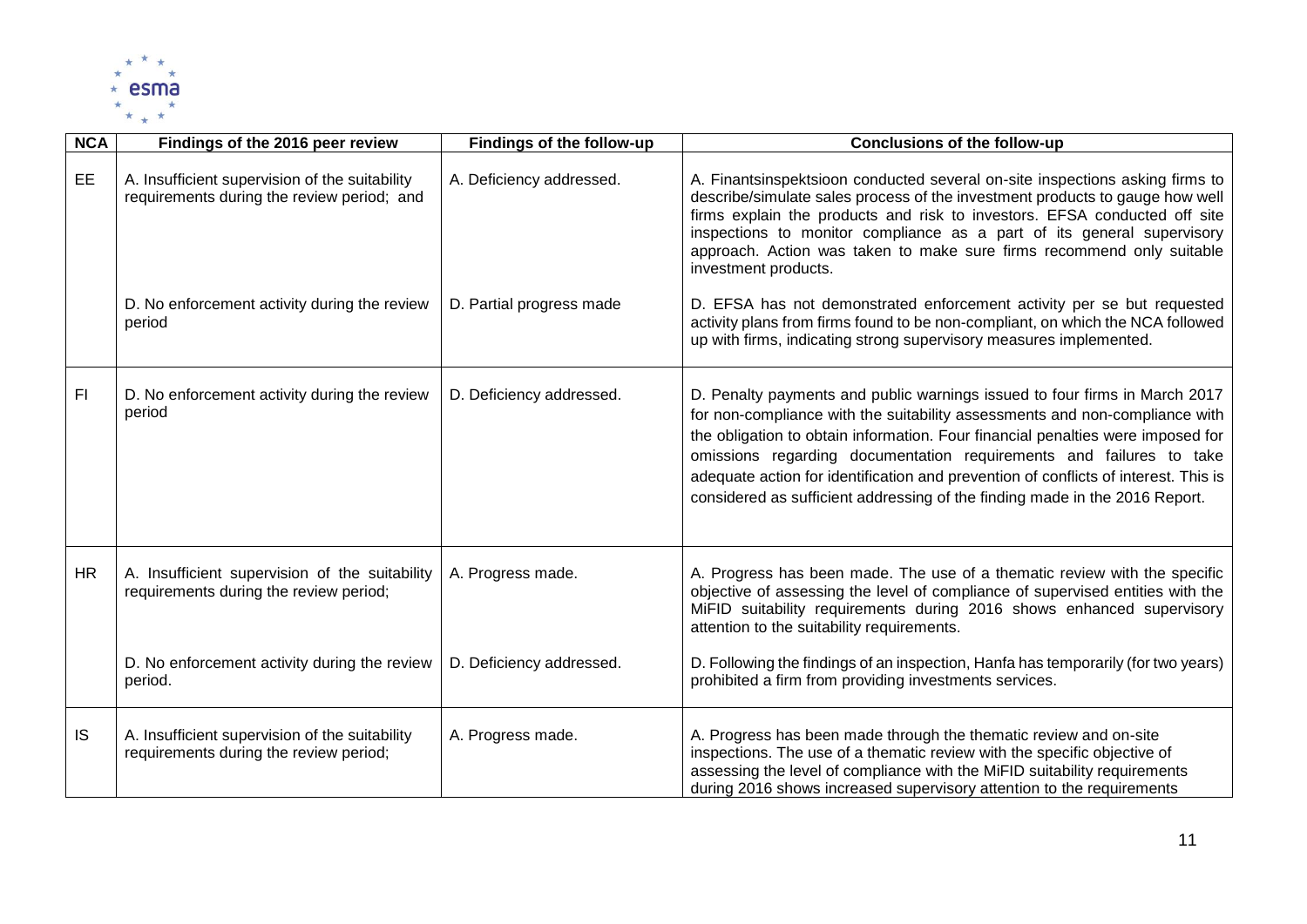

|    |                                                                                                              |                           | themselves. The FME stated that the supervision of suitability requirements<br>will not become part of its regular supervisory approach going forward.<br>Indeed, findings from the 2016-2017 thematic work show that although the<br>level of complaints may be low, the compliance level is perfectible and<br>therefore it is important that these requirements are duly integrated in the<br>general supervisory framework and that compliance checks be performed,<br>although at a frequency to be determined by the NCA. |
|----|--------------------------------------------------------------------------------------------------------------|---------------------------|---------------------------------------------------------------------------------------------------------------------------------------------------------------------------------------------------------------------------------------------------------------------------------------------------------------------------------------------------------------------------------------------------------------------------------------------------------------------------------------------------------------------------------|
|    | C. Insufficient overview of the distribution<br>models in the NCAs jurisdiction during the<br>review period; | C. No progress made.      | C. Not conducted work specifically focusing on distribution models and<br>suitability requirements after the publication of ESMA's peer review Report.                                                                                                                                                                                                                                                                                                                                                                          |
|    | D. No enforcement activity during the review<br>period;                                                      | D. Partial progress made. | D. The FME has not demonstrated enforcement activity in terms of sanctions<br>pronounced, but published the results of its on-site inspections which has a<br>deterrent effect to the market. The FME followed up with firms making sure<br>that findings have been addressed.                                                                                                                                                                                                                                                  |
|    | E. Compliance with the Guidelines on<br>certain aspects of the MiFID Suitability<br>Requirements             | E. No progress made.      | E. The FME does not formally comply with the MiFID Suitability Guidelines.<br>While ESMA Founding Regulation is applicable in Iceland since May 2017,<br>the incorporation of MiFID2 in the EFTA Agreement is pending, but in<br>process. The FME intends to comply with these Guidelines.                                                                                                                                                                                                                                      |
| LU | C. Insufficient overview of the distribution<br>models in the NCAs jurisdiction during the<br>review period  | C. Partial progress made. | C. The CSSF introduced specific questions related to suitability requirements<br>in the introductory interviews with authorized firms. This is a positive step in<br>raising awareness and identifying entity specific information, which may be<br>useful in assessing the distribution models in the local market, but does not<br>provide with a full overview.                                                                                                                                                              |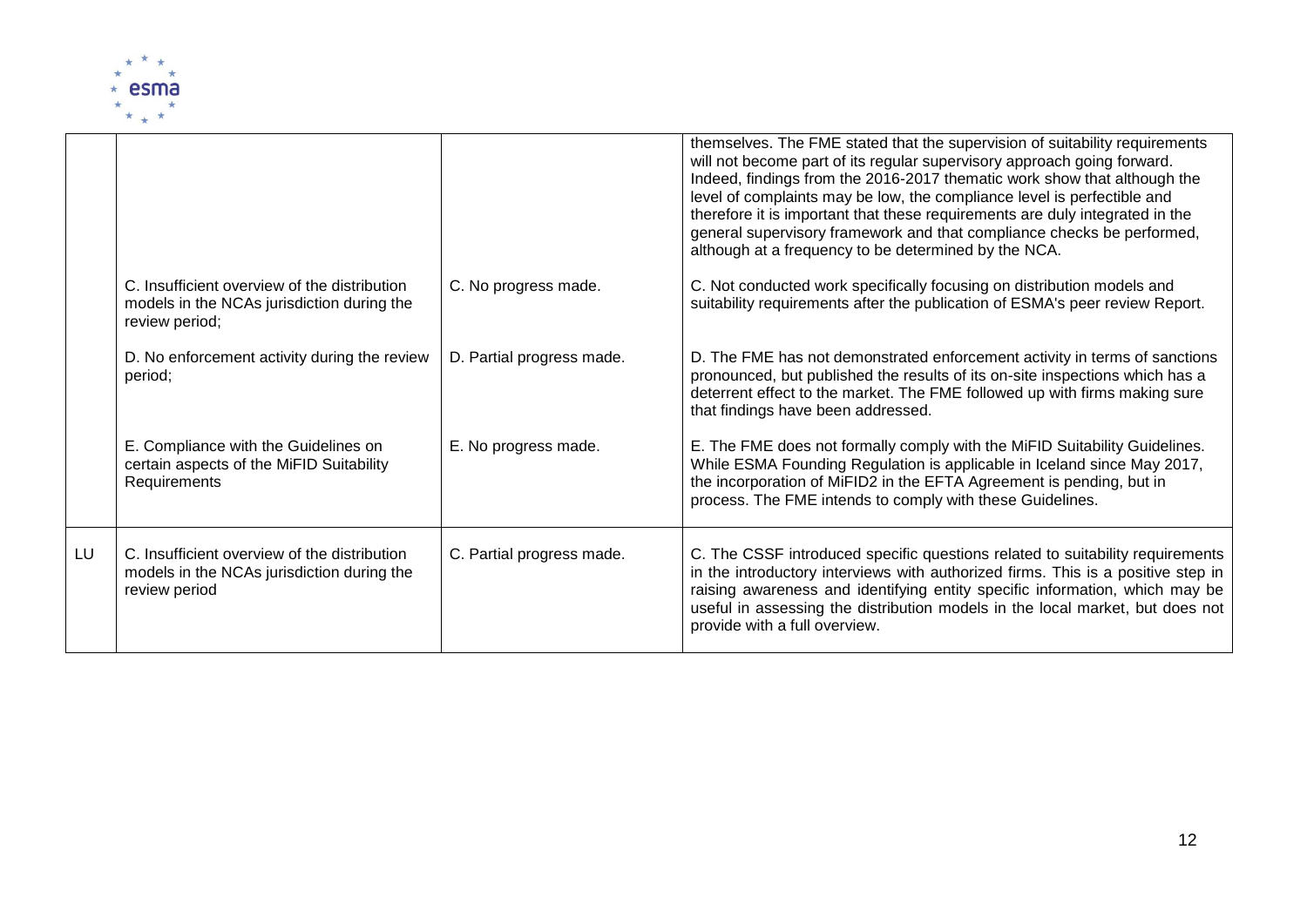

| <b>NCA</b> | Findings of the 2016 peer review                                                                                                                                                                                                                     | Findings of the follow-up | <b>Conclusions of the follow-up</b>                                                                                                                                                                                                                                                                                                                                                                                                              |
|------------|------------------------------------------------------------------------------------------------------------------------------------------------------------------------------------------------------------------------------------------------------|---------------------------|--------------------------------------------------------------------------------------------------------------------------------------------------------------------------------------------------------------------------------------------------------------------------------------------------------------------------------------------------------------------------------------------------------------------------------------------------|
| LV         | D. No enforcement activity during the review<br>period                                                                                                                                                                                               | D. Deficiency addressed.  | D. The FKTK has demonstrated enforcement activity and referred to the<br>prohibition of the provision of investment services as well as pecuniary<br>sanctioning as a result of its on-site inspections, which identified deficiencies<br>pertaining to compliance with the suitability requirements at those firms<br>inspected. For this reason and in keeping with the original Report, the<br>deficiency can be said to have been addressed. |
| <b>SK</b>  | D. No enforcement activity during the review<br>period                                                                                                                                                                                               | D. Partial progress made. | D. NBS has not demonstrated enforcement activity per se but refers to action<br>plans requested from firms found to be non-compliant, indicating strong<br>supervisory measures implemented (i.e. drawing up an action plan with an<br>agreed timeline for completion and checking the completion of findings).                                                                                                                                  |
| UK         | B. Insufficient provision of information on<br>whether firms operating on a branch basis<br>(where the CA is the host supervisor) and on<br>freedom to provide services (where the CA<br>is the home authority) were providing<br>investment advice. | B. Deficiency addressed.  | B. The FCA now has the information readily available and has provided this<br>information during the follow-up.                                                                                                                                                                                                                                                                                                                                  |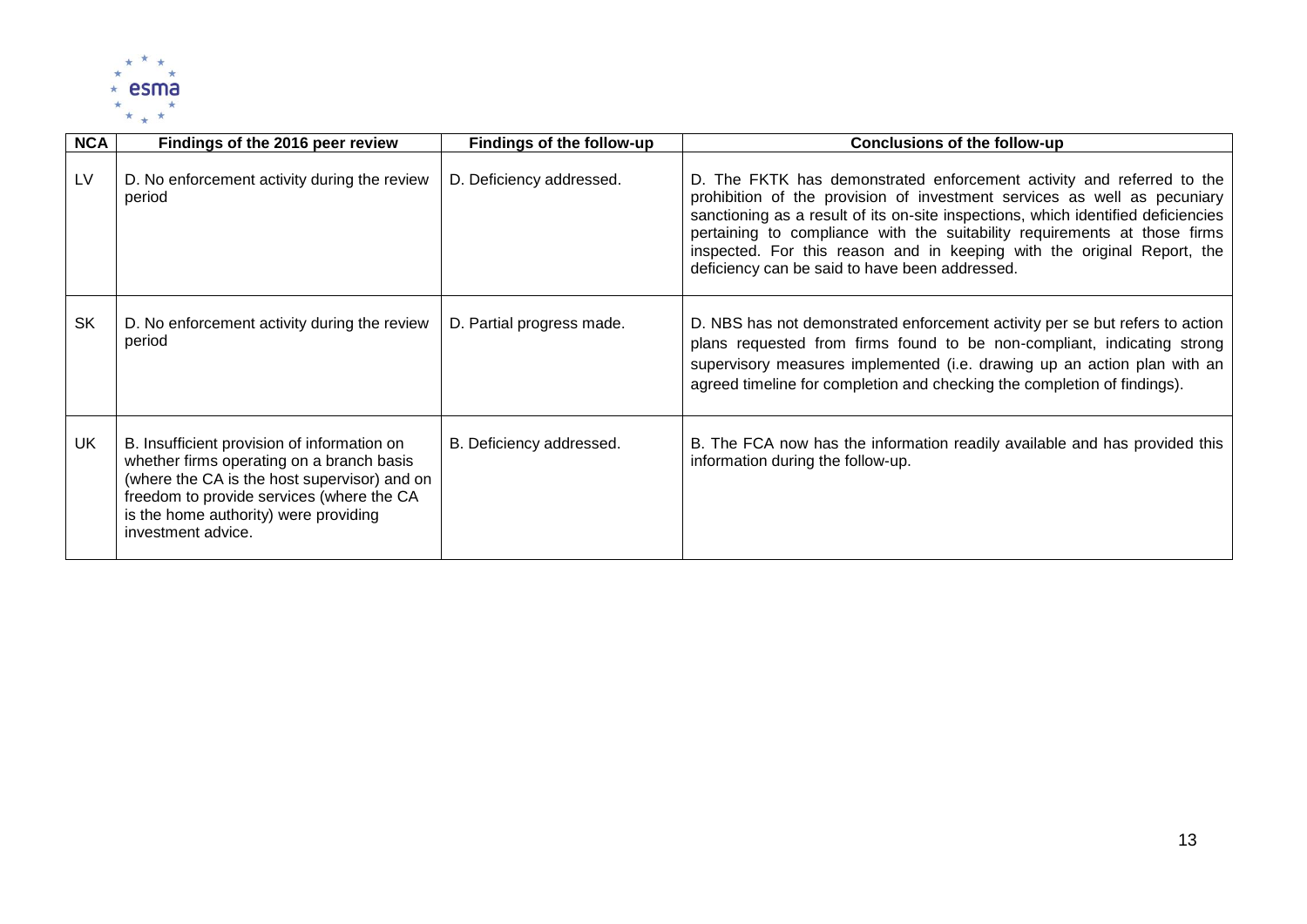

# <span id="page-14-0"></span>**5 Findings of the Follow-up**

**The following section presents the findings of the follow-up on an NCA per NCA basis.**

# <span id="page-14-1"></span>**5.1 FSC Bulgaria**

31. The 2016 peer review Report noted **A.** Insufficient supervision of the suitability requirements during the review period; and **D.** No enforcement activity during the review period. It is noted that FSC was onsite visited during the original peer review.

## **The main points the FSC mentioned in response to the ESMA Chair letter are as follows:**

- 32. The FSC have conducted five on-site thematic inspections on investment firms as a follow up of the Report recommendations which proposed to include an assessment of compliance with MiFID suitability requirements.
- 33. Key findings were identified, including that none of the investigated companies offers investment advice services. The FSC asserted that no advice is given by the firms inspected through cross-inspections of clients and the information they provide on the received services. To verify that investment advice was not provided to clients, the FSC sent letters to the clients who used the services of the investigated companies. The letters aimed to crosscheck whether the client had indeed received advice in the form of, for example: advice on particular financial instruments for trading, proposal for investment strategy, guidance on trading and if yes who offered such advice etc. The FSC cross-checked the responses with the investigated companies.
- 34. Two of the companies have portfolio management services and all companies offer services where information required is collected. Key instructions were made by the FSC to investment firms about the collection of information.
- 35. The FSC commit to including Mystery Shopping as a tool since amendments were prepared and introduced in the national legislation. This will be used in the process of supervising compliance with MiFID2.
- 36. A new methodology for risk assessment and determining the risk weighting of investment firms was developed. This new methodology includes assessing firms against the suitability requirements. FSC assess this requirement by reviewing the written notification to the client on whether a service is suitable or unsuitable and the template used by firms to assess clients' financial status, investment goals and knowledge.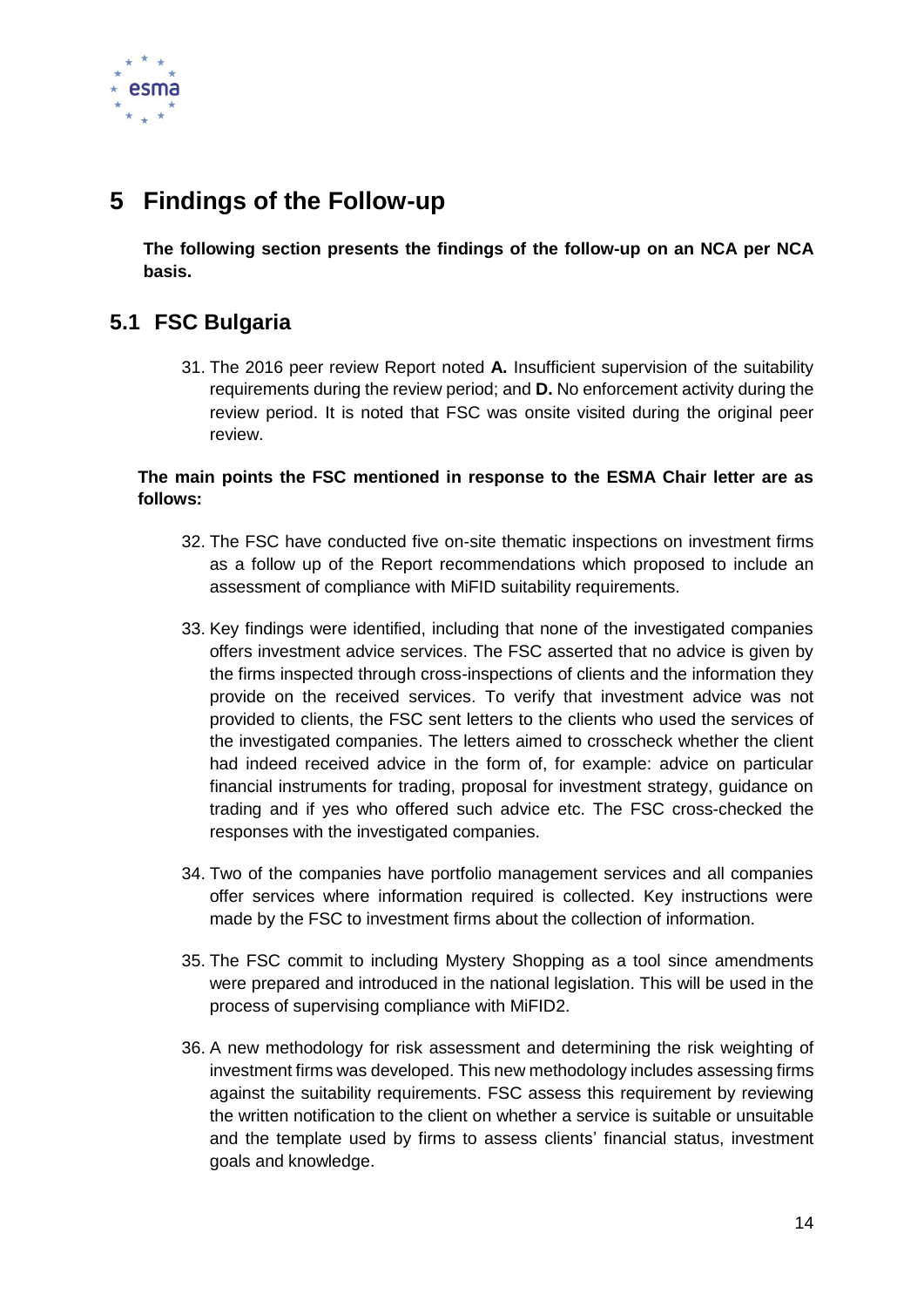

- 37. The FSC response highlighted no enforcement activity had been carried out following any of its inspections.
- 38. After the introduction of the risk based supervision, the FSC asserts that it now takes into account the circumstances relating to the compliance of the rules by firms, and asserts that it can be concluded that the suitability requirements are part of the regular supervisory approach.

#### **The assessment concludes:**

- 39. Partial **progress has been made on deficiency A.** *Insufficient supervision of the suitability requirements during the review period***.** The FSC has undertaken five on-site inspections to assess firms' compliance with the suitability requirements. However, none of the firms selected are reported to provide investment advice to clients. ESMA encourages FSC to further inquire into how suitability requirements are followed by other investment firms.
- 40. The FSC in 2016 introduced a new methodology for on-site inspections to assess conduct of business risks, which includes a dedicated section to assess firms against the suitability requirements.
- 41. **Partial progress has been made on deficiency D.** *No enforcement activity.* The FSC has not launched any enforcement activity per se, but undertook five on-site inspections.

## <span id="page-15-0"></span>**5.2 BaFIN Germany**

42. The 2016 peer review Report noted **B**. Insufficient provision of information on whether firms operating on a branch basis (where the CA is the host supervisor) and on freedom to provide services (where the CA is the home authority) when providing investment advice.

## **The main points BaFin mentioned in response to the ESMA Chair letter are as follows:**

- 43. BaFin asserted that the finding was based on answers given to two initial questions, where they stated that figures on a consolidated basis on how many firms provide investment advice was not available, and an explanation that the IT tools at BaFIN were not able to deliver comprehensive statistics.
- 44. BaFin have clarified that it is notified by each incoming and outgoing investment firm that is providing advice operating on a branch basis, which are legally required to submit annual reports. These reports contain exact information on whether the firms provide advice.
- 45. BaFin does not compile the information with an overview, but asserts that the annual reports contain all information necessary to provide information on whether firms operation on a branch basis (where the NCA is the host supervisor)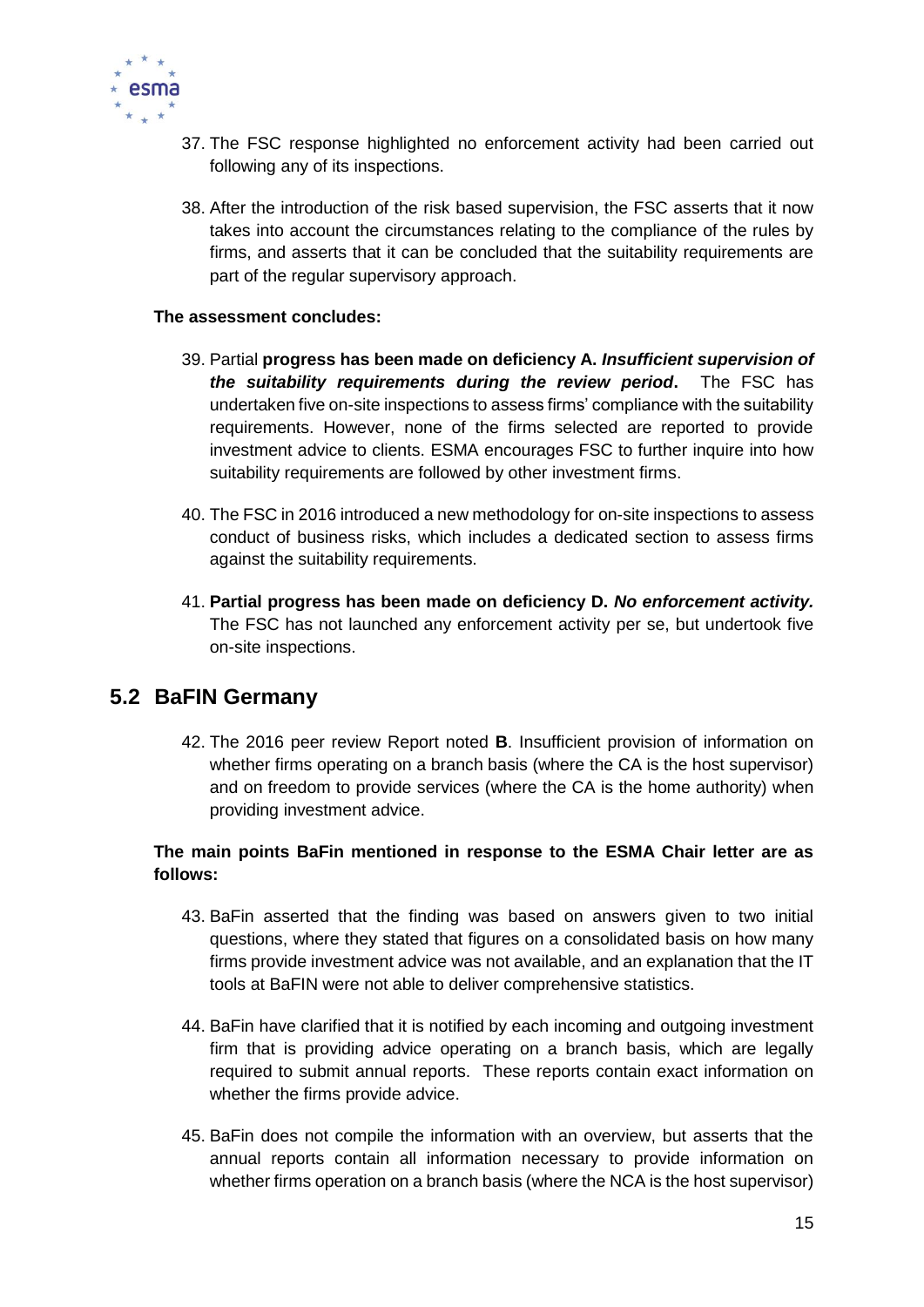

were providing investment advice. Investment firms that consider providing cross-border investment advice (freedom to provide services – where the NCA is the home authority) are to inform BaFin. However, information on whether this advice is in fact rendered is not required.

- 46. The NCA asserts that consolidated figures on how many investment firms are providing investment advice on a branch basis are not necessary under the German supervisory approach, as well as that there is no formal obligation under German law for investment firms operating on freedom to provide services to give any information on whether investment advice is in fact provided in other Member States.
- 47. An IT-Tool to obtain consolidated figures on the number of firms operating on a branch basis as well as on the number of firms that are notified to provide investment advice under freedom to provide services is currently being developed, with Q4 2018 set as the targeted period for implementation.

#### **The assessment concludes:**

- 48. Progress made on deficiency **B**. Insufficient information on whether firms operating on a branch basis (where the NCA is the host supervisor) and on freedom to provide services (where the NCA is the home authority) were providing investment advice.
- 49. The implementation of an IT-Tool to obtain consolidated figures is considered as sufficient to address the finding made in the 2016 Report. The IT-Tool is expected to be implemented in Q4 2018.

## <span id="page-16-0"></span>**5.3 Finantsinspektsioon Estonia**

50. The 2016 peer review Report noted **A.** Insufficient supervision of the suitability requirements during the review period and **D.** No enforcement activity during the review period.

## **The main points the Finantsinspektsioon ("EFSA") mentioned in response to the ESMA Chair's letter were the following:**

- 51. On deficiency **A**, the NCA confirmed its use of a risk-based approach. The NCA has conducted several thorough on-site inspections to assess firm's activities in assessing the suitability of the relevant service and security to a client before the provision of investment services.
- 52. Firms were asked to describe or simulate the sales process of products, in order for EFSA to gauge how well firms are explaining the products and their risks to investors. EFSA identified findings in case of four firms. These findings concerned internal rules of these firms, their approval by management boards, compliance of the firms' actual practices with the internal rules. EFSA required activity plans to eliminate findings and followed-up with firms.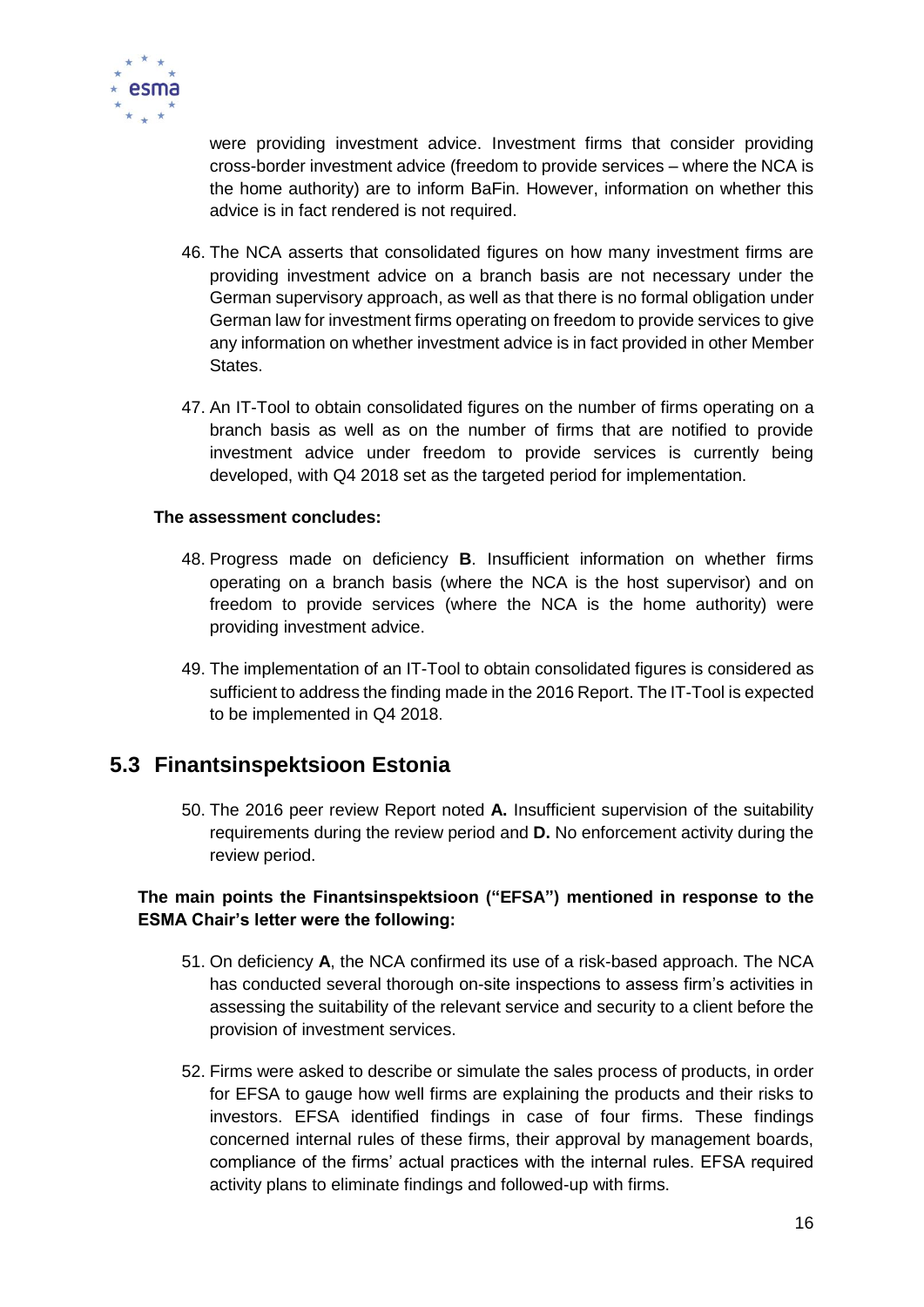

- 53. In 2017, EFSA conducted an off-site inspection to monitor compliance with the MiFID provisions, which also included suitability requirements.
- 54. EFSA plans to conduct another off-site inspection in 2018 to inspect compliance with the MiFID2 requirements, including those related to suitability, and by doing so, asserts that the supervision is conducted routinely by using supervisory tools in a targeted manner.
- 55. On deficiency **D**. EFSA asserts that though some internal processes of firms were found to be non-compliant with suitability requirements, different methods have been assessed to ensure future compliance.
- 56. EFSA takes the view that considering the specific circumstances of the proceedings conducted by the EFSA, non-pecuniary methods such as temporary or permanent prohibition of activities, enforcement action against individuals etc. are not appropriate, necessary and proportionate to the objective pursued. EFSA has requested activity plans from firms that incorporate methods for the elimination of these non-compliant factors, and the cooperation of firms is seen as sufficient in achieving the desired objective.

#### **The assessment concludes:**

- 57. On deficiency **A**. Insufficient supervision of the suitability requirements this can be considered as addressed. Several on-site inspections were conducted, asking firms to describe/simulate sales process of the investment products to gauge how well firms explain the products and risk to investors. The EFSA conducted off site inspections to monitor compliance as a part of its general supervisory approach. Action was taken to make sure firms recommend only suitable investment products.
- 58. Partial progress has been made on deficiency **D**. No enforcement activity. EFSA has not demonstrated enforcement activity per se but refers to activity plans requested from firms found to be non-compliant, indicating strong supervisory measures implemented.

# <span id="page-17-0"></span>**5.4 Finanssivalvonta Finland**

59. The 2016 peer review Report noted **D.** No enforcement activity during the review period. It is noted that Finanssivalvonta ("FIN-FSA") was onsite visited during the original peer review.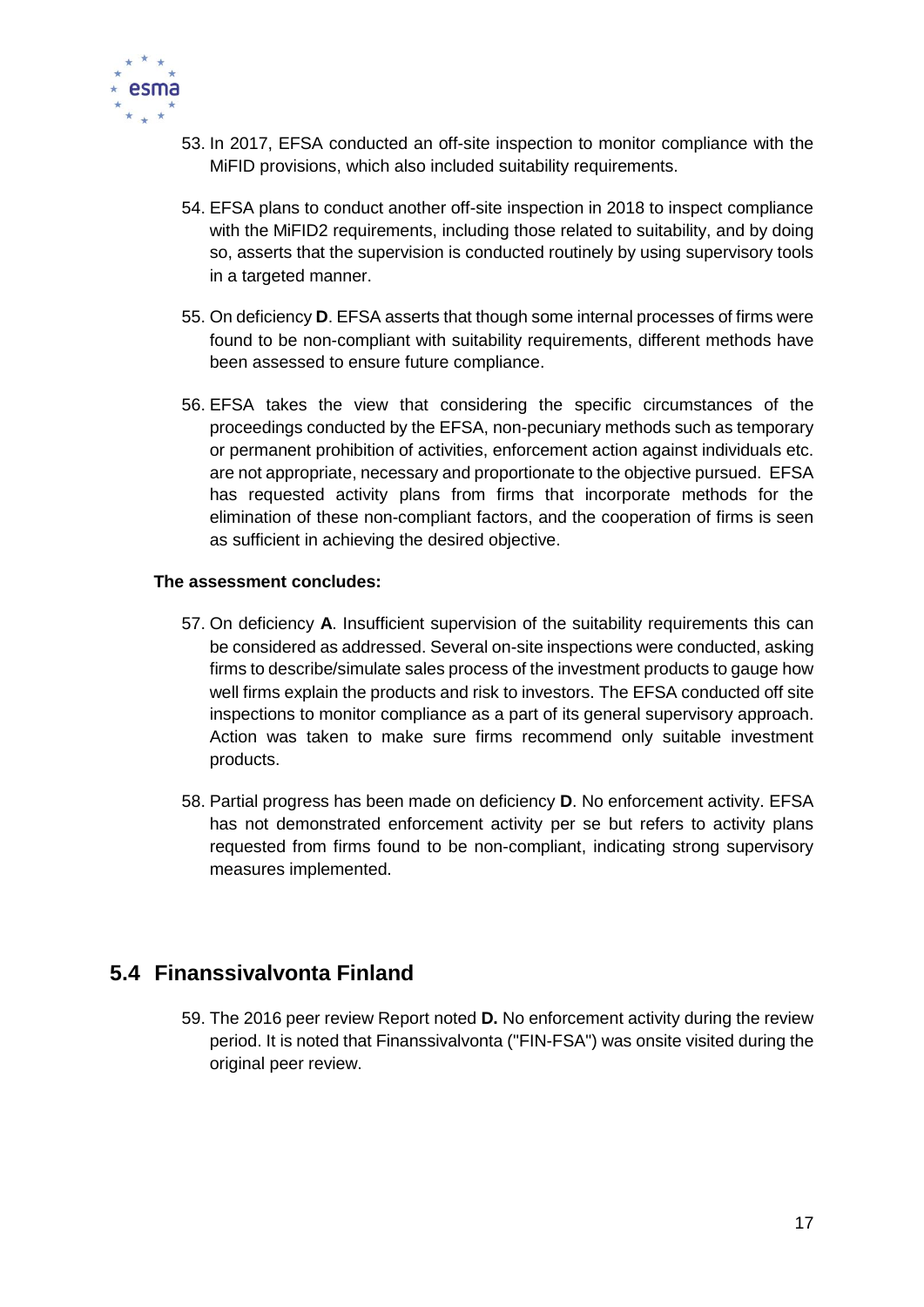

## **The main points the FIN-FSA mentioned in response to the ESMA Chair's letter were the following:**

- 60. Following the findings of the peer review, FIN-FSA conducted inspections covering MiFID suitability requirements in relation to investment advice.
- 61. In 2015 and 2016, four firms were inspected and because of the findings, penalty payments and public warnings were issued to all four companies in March 2017.
- 62. The public warnings were issued for non-compliance with the obligation to obtain information and non-compliance with the suitability assessments. The penalty payments were imposed for omissions regarding documentation requirements and for failure to identify and prevent conflicts of interest. Penalties ranged from EUR 20,000 to EUR 1,000,000.

#### **The assessment concludes:**

63. Deficiency **D***.,* the previous finding "No enforcement activity", can be considered as addressed as far as four public warnings were issued for non-compliance with the suitability requirements and non-compliance with the obligation to obtain information. Four financial penalties were imposed for omissions regarding documentation requirements and failures to take adequate action for identification and prevention of conflicts of interest.

# <span id="page-18-0"></span>**5.5 Hanfa Croatia**

64. The 2016 peer review Report noted **A.** Insufficient supervision of the suitability requirements during the review period; and **D.** No enforcement activity during the review period. It is noted that Hanfa was onsite visited during the original peer review.

### **The main points Hanfa mentioned in response to the ESMA Chair's letter were the following:**

- 65. Hanfa has developed a supervisory tool that can track client numbers and AUM by investment firms who provide discretionary portfolio management service. The data provided by this tool identifies firms for potential on-site, off-site or thematic reviews including firms' compliance with the MiFID suitability requirements. The tool appears adequate based on the size of their market.
- 66. Hanfa supervises a number of investment firms who provide discretionary portfolio management and investment advice services to clients. During 2016, Hanfa undertook a specific thematic review to assess the level of compliance by investment firms with the MiFID suitability requirements. Assessing suitability is an integral part of Hanfa's procedures for on-site supervision and it predominately uses this tool for checking firms' compliance with the requirements.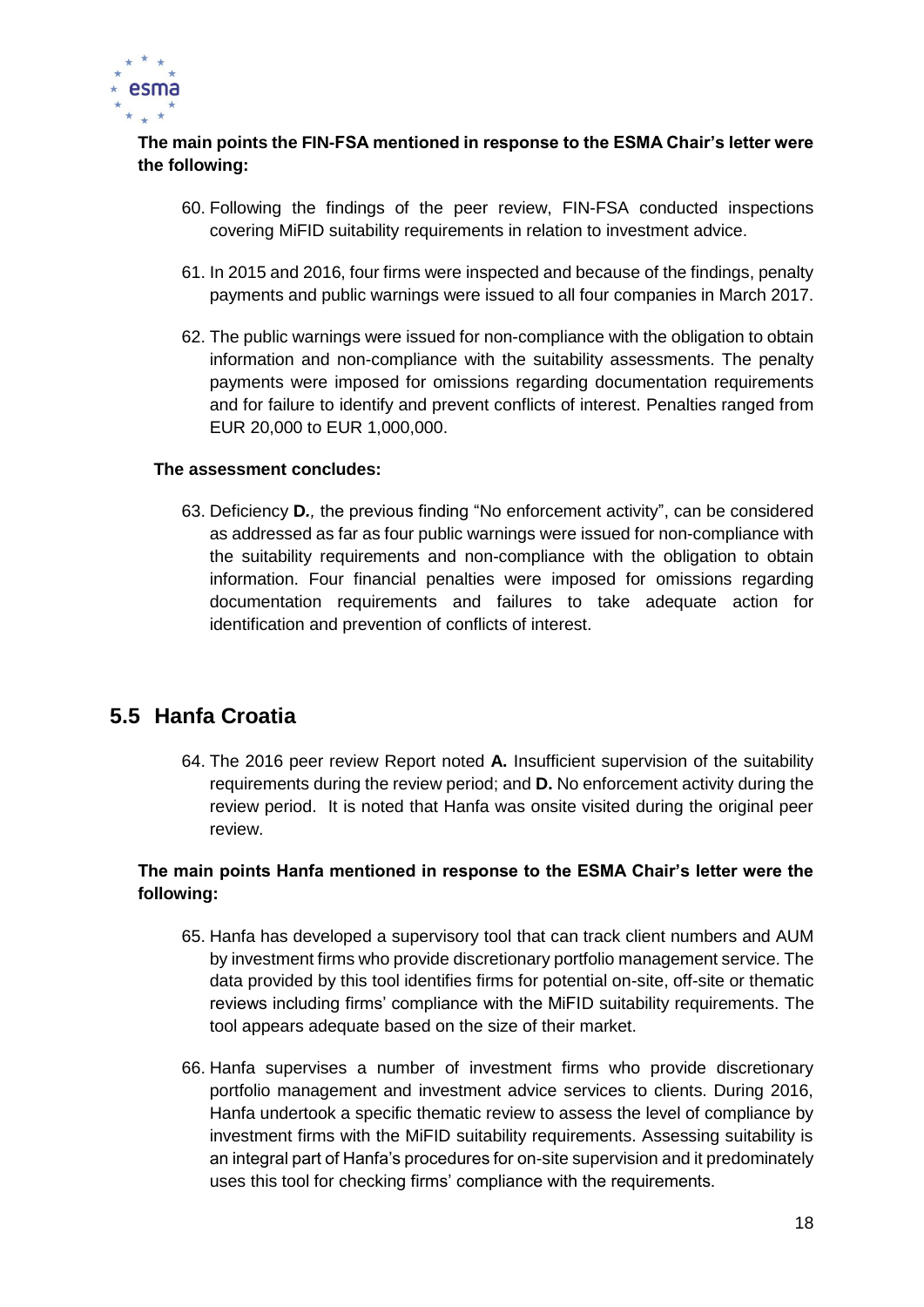

- 67. The review included nine firms which provided investment service of portfolio management to their clients.
- 68. The conclusions of the review was that the entities inspected were mostly in line with the Guidelines. Hanfa noted that some aspects of the suitability assessment process could be improved such as the determining the extent to which information to be collected from clients in light of the features of portfolio management services to be provided to certain clients, and, ensuring that all tools employed are appropriately designed.
- 69. The conclusions gleaned from the review were not deemed significant enough to require further action.
- 70. However, concerning an on-site inspection related to the offering and sale of CFDs, it was established that the firm in question also provided the service of investment advice to its clients while officially, this service was not provided to the clients. Almost all of the clients were unaware that such a service was being provided to them. This practice led to openly advising clients on which CFD to trade, on which price and when, whilst transferring all of the responsibility of the outcomes of such advised trades onto clients.
- 71. As a result, Hanfa temporarily prohibited the firm from providing investment services related to the reception and transmission of orders in relation to one or more financial instruments, as well as the execution of orders on behalf of clients.

#### **The assessment concludes:**

- 72. Progress has been made on **A.** Insufficient supervision of the suitability requirements during the review period through the thematic review and on-site inspections. The use of a thematic review with the specific objective of assessing the level of compliance of supervised entities with the MiFID suitability requirements during 2016 shows enhanced supervisory attention to the suitability requirements.
- 73. Deficiency **D**., the previous finding "No enforcement activity", can be considered as addressed. Following the findings of an inspection, Hanfa has temporarily (for two years) prohibited a firm from providing investments services. It identified that employees at the firm provided investment advice to clients on CFDs but failed to assess whether these products were indeed suitable.

## <span id="page-19-0"></span>**5.6 Financial Supervisory Authority Iceland**

74. The 2016 peer review Report noted **A.** Insufficient supervision of the suitability requirements during the review period; **C.** Insufficient overview of the distribution models in the NCAs jurisdiction during the review period; **D.** No enforcement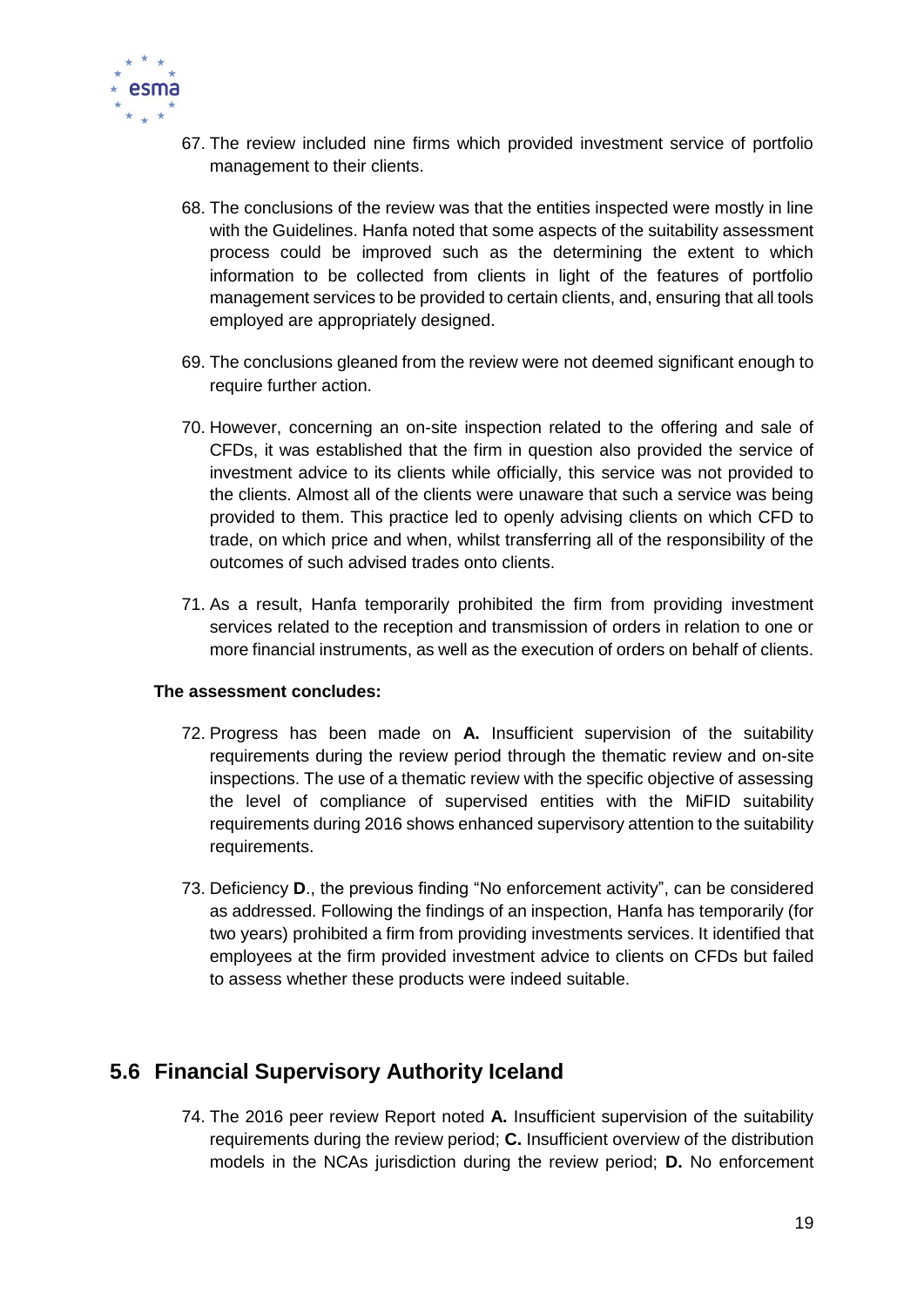

activity during the review period; **E.** Non-compliance with the Guidelines on certain aspects of the MiFID Suitability Requirements.

## **The main points the Financial Supervisory Authority ("FME") mentioned in response to the ESMA Chair's letter were the following:**

- 75. FME asserts that it remains risk based in its supervisory activities and that no consumer complaints on possible breaches of the suitability requirements has been received in the review period.
- 76. Though the FME did not conduct a thematic review or on-site inspection during the review period, in 2016 a review was initiated in the form of on-site investigation on three investment firms, focusing on suitability requirements – specifically the collection of information from clients, assessment of suitability of clients and recommendations of financial products.
- 77. The outcomes of the investigations were published in respective announcements on the FME website in September 2016, December 2016 and January 2017. The investigation concluding in September showed conformity with the requirements, whereas the other two investigations showed certain breaches.
- 78. FME is currently conducting an off-site examination on compliance with rules on suitability assessment regarding one investment firm covered by the on-site investigations aforementioned, identifying possible breaches.
- 79. FME has not conducted work specifically focusing on distributions models.
- 80. The outcomes of the investigations were published; however no financial penalties were imposed in any case regarding the suitability requirements.
- 81. FME states that it intends to comply with the ESMA Guidelines on certain aspects of the MiFID suitability requirements. Regulation No. 1095/2010 establishing ESMA, is applicable in Iceland as of May 2017 after its incorporation into the EEA Agreement in September 2016.
- 82. The response highlights that in FME's supervisory activities, emphasis is placed on investor protection, and during the thematic reviews, it has identified possible breaches of certain aspects of the suitability requirements which has led to further examinations. The work on suitability requirements has covered three of the four largest investment firms in Iceland. The FME asserts that when also including two smaller investment firms, the work in 2016/17 has covered approximately 25% of supervised entities in the Icelandic market, despite FME's resource constraints.
- 83. FME stated that in the two cases where corrective actions were required, one entity had already taken action by the time of the publication of results and informed the FME. This was mentioned in the public announcement. For the other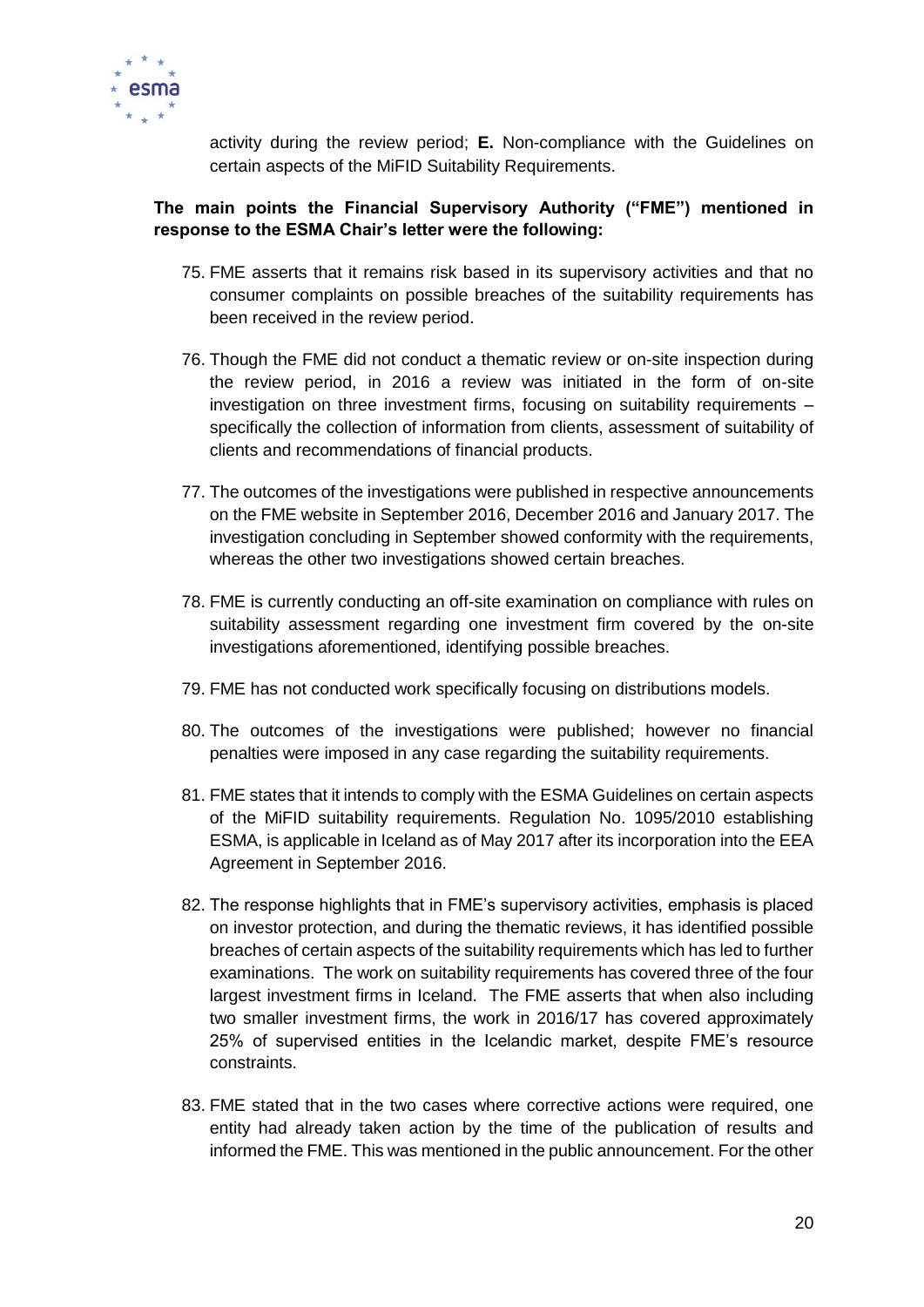

case, that entity was required to report to the FME about its corrective actions within three months from the date of the final report.

#### **The assessment concludes:**

- 84. Progress has been made on deficiency **A.** Insufficient supervision of the suitability requirements. Progress has been made through the thematic review and on-site inspections. The use of a thematic review with the specific objective of assessing the level of compliance of supervised entities with the MiFID suitability requirements during 2016 shows increased supervisory attention to the requirements themselves. Three firms received an on-site visit from a pool of c. 22 investment firms. The FME stated that the supervision of suitability requirements will not become part of its regular supervisory approach going forward. Indeed, findings from the 2016-2017 thematic work show that although the level of complaints may be low, the compliance level is perfectible and therefore it is important that these requirements are duly integrated in the general supervisory framework and that compliance checks be performed, although at a frequency to be determined by the authority.
- 85. No progress has been made on deficiency **C**. Overview of the distribution models in the NCAs jurisdiction. FME states directly that it has not conducted work specifically focusing on distributions models.
- 86. Partial progress has been made on deficiency **D**. No enforcement activity. The FME has not demonstrated enforcement activity in terms of sanctions pronounced, but published the results of its on-site inspections which has a deterrent effect to the market. The FME followed up with firms making sure that findings have been addressed.
- 87. No progress has been made on deficiency **E**. Non-compliance with the Guidelines on certain aspects of the MiFID Suitability Requirements at the moment of this Report. The FME does not formally comply with the MiFID Suitability Guidelines. While ESMA Founding Regulation is applicable in Iceland since May 2017, the incorporation of MiFID2 in the EFTA Agreement is pending, but in process. The FME intends to comply with these Guidelines.

# <span id="page-21-0"></span>**5.7 CSSF Luxembourg**

88. The 2016 peer review Report noted **C.** Insufficient overview of the distribution models in the NCAs jurisdiction.

### **The main points the CSSF mentioned in response to the ESMA Chair's letter were the following:**

89. CSSF states that following the publication of the Report, the MiFID on-site inspection team at the NCA has introduced discussions with firms during the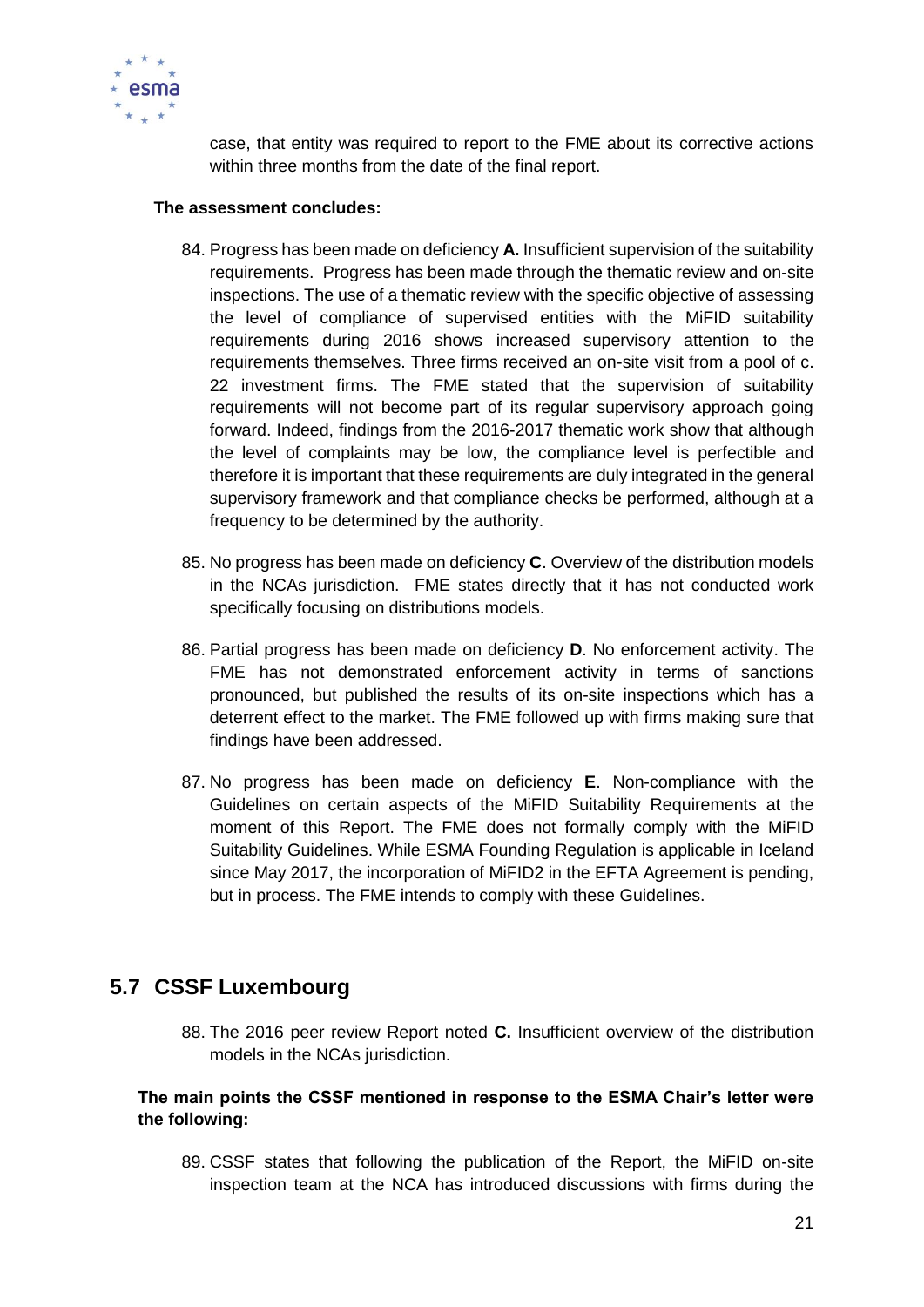

introductory interview with the authorized management of the audited entity, which specifically focuses on the distribution models and the difference between advised and non-advised services.

- 90. The CSSF states that these are "systemically discussed", and within the response to ESMA provided examples of questions which are addressed to the management of the entities in question.
- 91. The response notes that during two MiFID on-site inspections carried out subsequent to the publication of the original Report, failures concerning the distinction between advised and non-advised services were detected, based on sample-based testing of transactions, and that the two entities have been confronted with these findings.
- 92. The CSSF notes that though the interviews described in the response do not per se provide the NCA with an overview of the market, the overview is in fact obtained via the combination of the supervisory tools by the CSSF in its on-going supervisory work. That is to say, supervisors assess specific MiFID aspects, including the suitability requirements.
- 93. The response states that this is based on, inter alia, long form reports, compliance reports, internal audit reports and the analysis of complaints. The information collected is then shared between the relevant services of the CSSF to identify systemic or significant problems at the market level.

#### **The assessment concludes:**

- 94. Partial progress has been made on deficiency **C**, having an Overview of the distribution models in the NCAs jurisdiction, through the introduction of suitability related questions at the moment of on-site visits.
- 95. It is asserted however that, in line with the CSSF's own admission, these interviews may allow for providing entity specific information over a fully sufficient overview of distribution methods in the market. The introductions of the interviews at the introductory staged as outlined may not fully address the identified deficiency.

# <span id="page-22-0"></span>**5.8 FKTK Latvia**

96. The 2016 peer review Report noted **D.** No enforcement activity during the review period.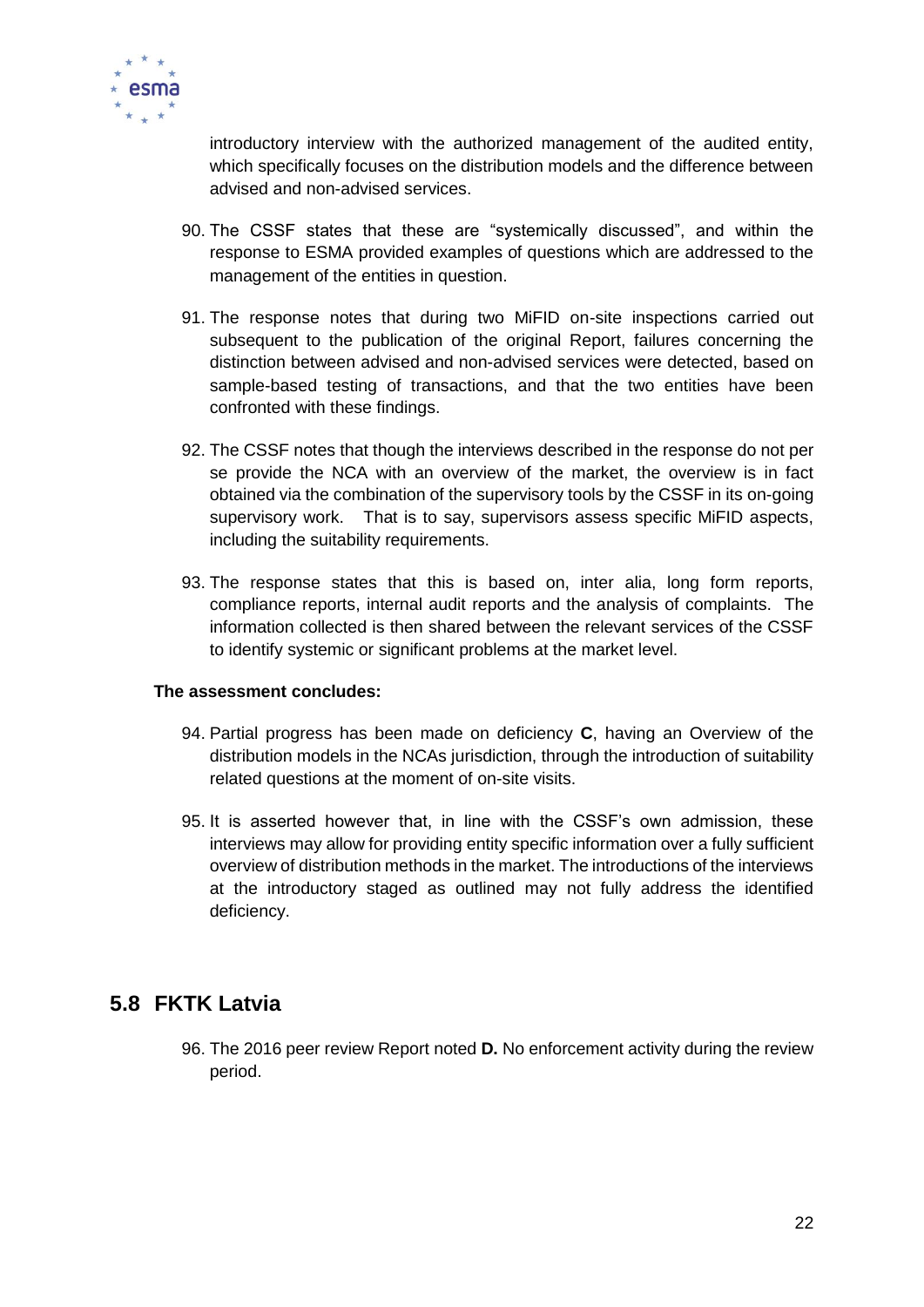

## **The main points the FKTK mentioned in response to the ESMA Chair's letter were the following:**

- 97. The FKTK supervisory team undertook five full scope MiFID on-site inspections, two limited scope MiFID on-site inspections and 16 full scope MiFID supervisory meetings between 2015 and 2017.
- 98. Only three of the five full scope inspections involved investment firms providing investment advice and/or discretionary portfolio management service where MiFID suitability requirements apply.
- 99. In all three cases, deficiencies were identified, followed by enforcement action:
	- In one case, an investment firm stopped providing portfolio management service and investment advice service after being ordered to improve suitability assessment process.
	- One firm received a pecuniary sanction.
	- In one case it was deemed sufficient to request processes were improved, as there was no evidence that it lead to an actual breach of the suitability requirements.
- 100. FKTK asserts that the main reason for why no enforcement action was taken during the initial review period was that the inspected investment firms at the time did not provide investment advice or portfolio management services.

#### **The assessment concludes:**

101. Concerning the deficiency **D**. No enforcement activity, this can be said to have been addressed. FKTK has demonstrated enforcement activity and refers to the prohibition of the provision of investment services as well as pecuniary sanctioning as a result of its on-site inspections, which identified deficiencies pertaining to compliance with the suitability requirements at those firms inspected.

## <span id="page-23-0"></span>**5.9 NBS Slovakia**

102. The 2016 peer review Report noted **D.** No enforcement activity.

### **The main points the NBS mentioned in response to the ESMA Chair's letter were the following:**

103. NBS has not initiated any enforcement proceedings per se since the review period.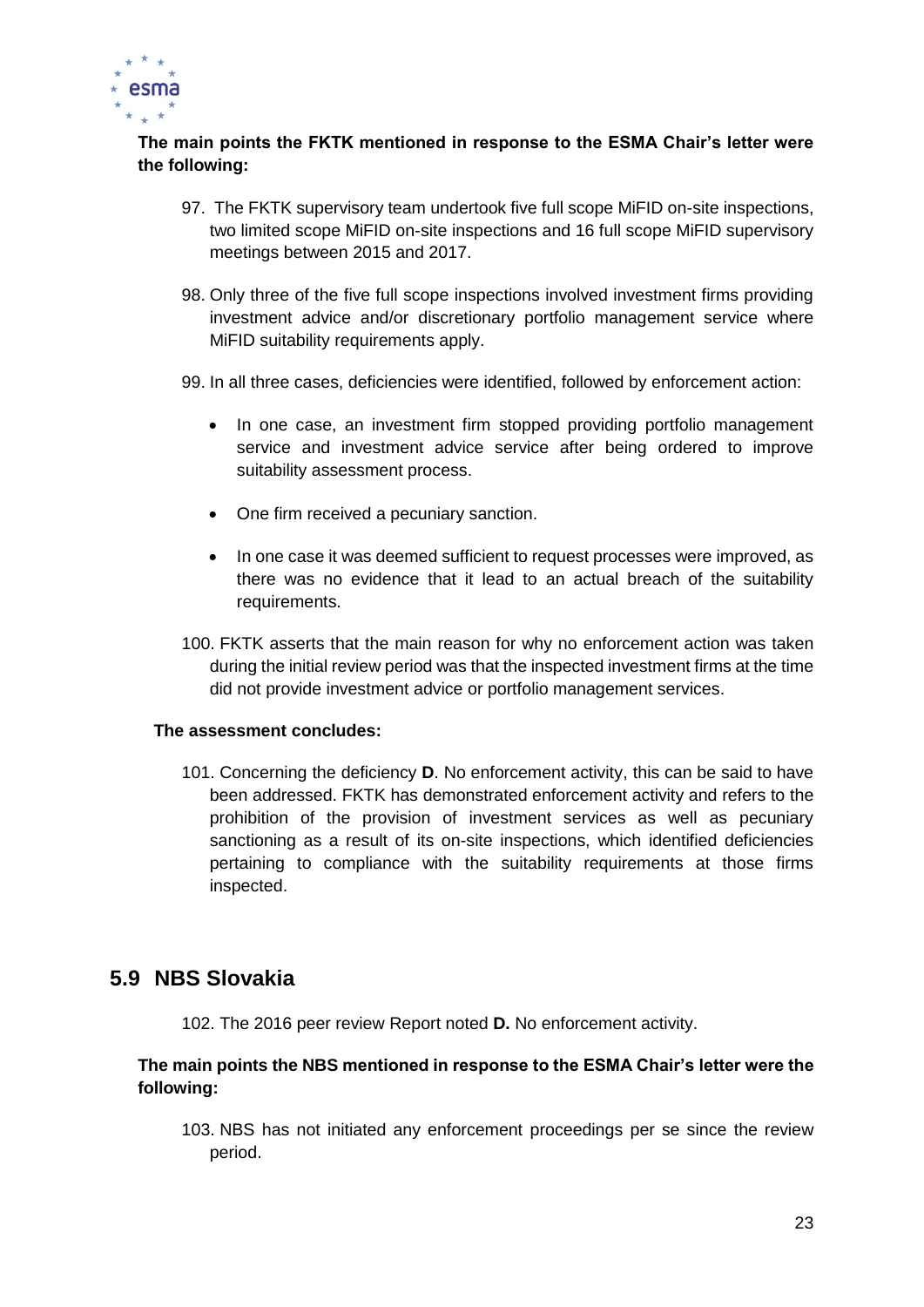

104. NBS has imposed a supervisory measure on an investment firm as a result of a complex inspection. The firm has not gathered all relevant information regarding client knowledge, experience, financial situation or investment objectives. An action plan was required from the firm in order to address the deficiency.

#### **The assessment concludes:**

105. Partial progress has been made on deficiency **D.** No enforcement activity. NBS has not demonstrated enforcement activity per se but refers to action plans requested from firms found to be non-compliant, indicating strong supervisory measures implemented (i.e. drawing up an action plan with an agreed timeline for completion and checking the completion of findings).

# <span id="page-24-0"></span>**5.10FCA UK**

106. The 2016 peer review Report noted **B**. Insufficient provision of information on whether firms operating on a branch basis (where the NCA is the host supervisor) and on freedom to provide services (where the NCA is the home authority) were providing investment advice.

## **The main points FCA mentioned in response to the ESMA Chair letter are as follows:**

- 107. The FCA explained that at the time of the 2016 Report, the response given reflected the readily available information on investment advice from its data systems.
- 108. The information initially sought by ESMA during the Peer Review is now readily available in the FCA's systems.
- 109. So, for example, as of 10 January 2018, there were 113 investment firms operating in the UK on a branch basis under Article 32 of MiFID, 81 of which have notified their intention to provide investment advice. There are 2200 investment firms from the UK providing investment services in other jurisdictions under Article 31 MiFID, of which 1833 have notified their intention to provide investment advice.

#### **The assessment concludes:**

110. The deficiency **B**. Insufficient information on whether firms operating on a branch basis (where the NCA is the host supervisor) and on freedom to provide services (where the NCA is the home authority) were providing investment advice can be considered as addressed.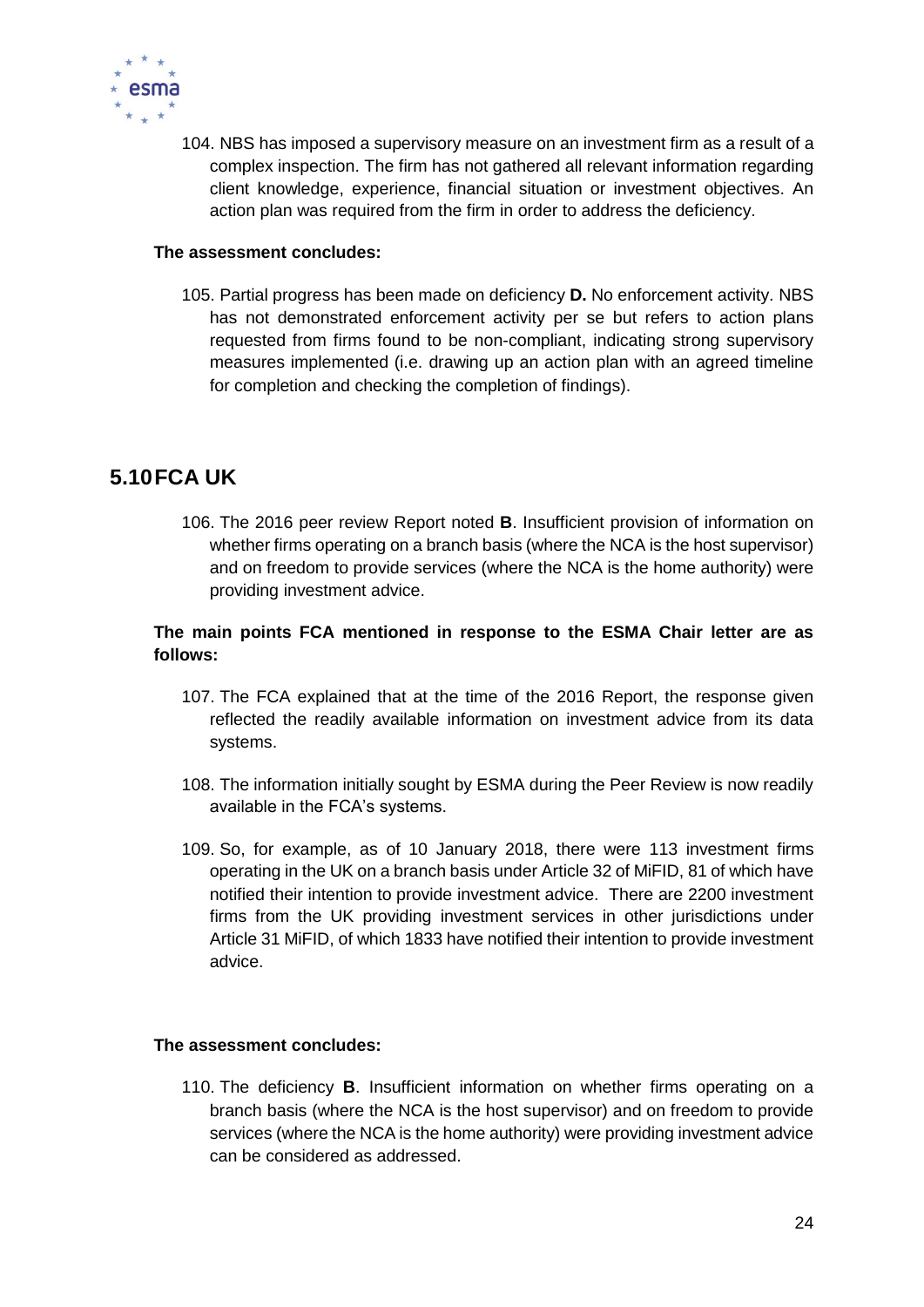

1

111. The figures sought by ESMA in order to demonstrate sufficient provision of information on whether firms operating on a branch basis and on freedom to provide services were providing investment advice have been made available, and therefore addresses the deficiency identified in the Report.

# <span id="page-25-0"></span>**6 Thematic Reviews**

- 112. The original Report indicated in its Annex that many NCAs did not have proactive and focused supervisory approaches regarding suitability requirements, which did not allow them to identify possibly significant issues in relation to suitability. The Report and its Annex emphasised the lack of thematic reviews on suitability in particular, stating that one third of the NCAs (BG, CY, CZ, EL, HR, HU, IE, IS, MT, LU, LV) had not made use of a thematic review covering suitability related issues.
- 113. As part of the follow up exercise, ESMA asked these NCAs whether thematic reviews related to compliance with the MiFID suitability requirements had been conducted, and if so, what their outcome was.<sup>13</sup>
- 114. As indicated in the Report, the use of a thematic review is an important tool in the effective oversight and enforcement of the conduct of firms around the aspects of the MiFID suitability provisions. Responses indicate that out of 11 NCAs three (HR, IE, MT) have already conducted a thematic review. For example HR and IE commenced a specific thematic review to determine the level of compliance with the MiFID suitability guidelines requirements. MT also launched a thematic review into the appropriateness and suitability of financial instruments and services to retail clients.
- 115. Other countries undertook thematic on-site inspections of the MiFID requirements which included suitability as one of the components (BG, CY, EL, HU, IS, LU, LV). One NCA (CZ) is planning to undertake a thematic review in 2018. ESMA encourages all NCAs, especially those who supervise investment firms with past high levels of consumer complaints to continue to undertake thematic reviews as a method of assessing firms' compliance with the suitability requirements.
	- IE noted that it had carried out a thematic review on suitability, focused on assessing firm compliance with the ESMA guidelines on certain aspects of the MiFID suitability requirements. This review was deemed to be well timed as it assisted in assessing preparedness with MiFID2. 23 firms were included in a desk based review, and eight firms were selected for onsite inspection. The review highlighted to the NCA that firms need to improve the quality of information collected and how they utilise such information in the suitability

<sup>&</sup>lt;sup>13</sup> Please refer in particular to Paragraph 64 of the Report and Paragraph 180 of the Annex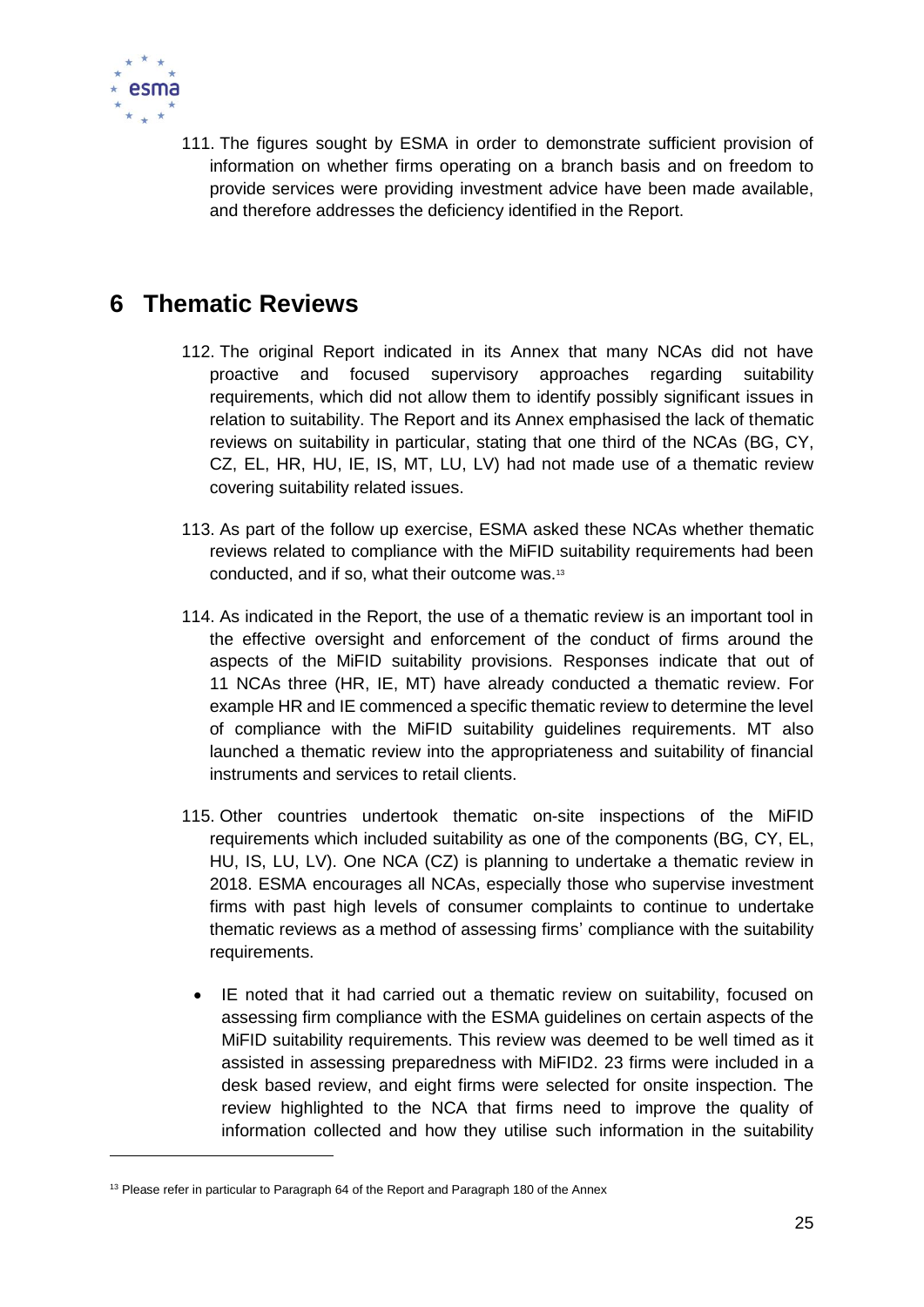

process. A circular being published, which received press coverage, shows a method by which NCAs can increase the scrutiny and pressure on firms to comply with the guidelines on certain aspects of the suitability requirements, as well as inform investors that these principles and regulations are intended to protect them.

- MT has set up a "conduct supervisory unit" within the organisation. This unit, during the last quarter of 2016 and the year ending 2017, conducted focused onsite inspections at 25% of the total population of investment firms, of varying size, type and business mode in order to obtain a representative picture of the sector as a whole. In a similar fashion to other NCAs that have conducted thematic reviews, a circular was published subsequent to the findings of the review, with the objective of informing the industry about the common key findings. Firms were then requested to consider the key findings and undertake assessments of their positions and ensure any remedial action.
- HR included a broad range of firms within their thematic review by including 3 investment firms, 1 credit institution, and 5 UCITS management companies.